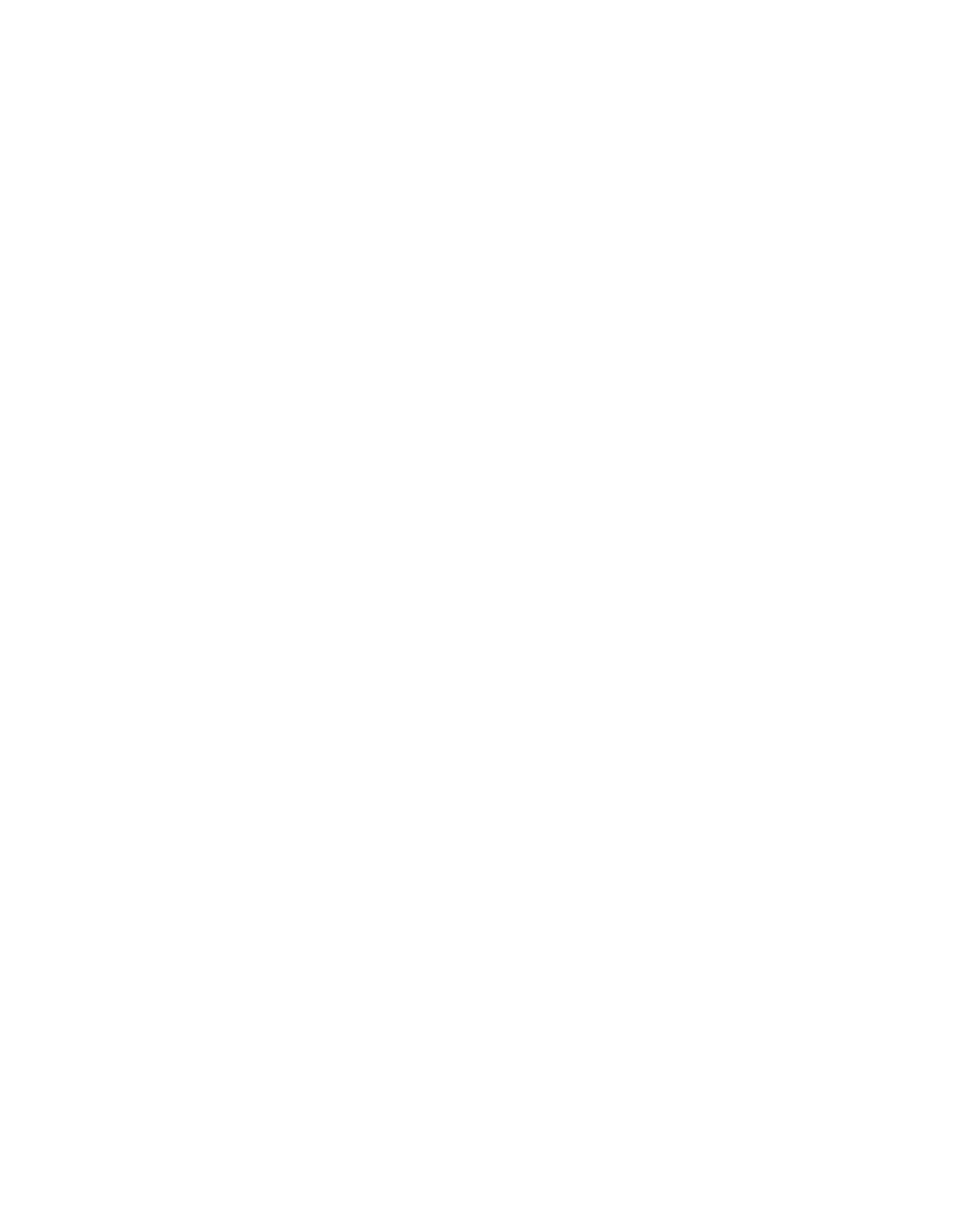# Calvary Christian Academy

*Educating Disciples of Christ Ephesians 4:12-13*



Dear Friend,

Thank you for your interest in Calvary Christian Academy. Enclosed you will find our student application packet along with information regarding our school's history, mission, and philosophy of education. Please take a moment to read about our school before filling out the application.

Our school was created to partner with like-minded families to train up young men and women to be disciples of Jesus Christ. It is our desire to provide a well-rounded education that will equip all students to use what they learn to serve the Lord.

If you choose to fill out the application, please complete all of the components necessary for us to proceed with the process of reviewing the application. If you have any questions concerning this information, please call us at 215-969-1579 during the school day between the hours of 8:00 a.m. to 4:00 p.m.

May God bless you as you seek His guidance in making a decision concerning the education of your child/children.

Sincerely,

CCA Administration

<sup>13500</sup> Philmont Avenue | Philadelphia, PA 19116 Elementary 215-969-1579 | Jr./Sr. High 215-969-2404 Fax 215-969-9732 | cca.ccphilly.org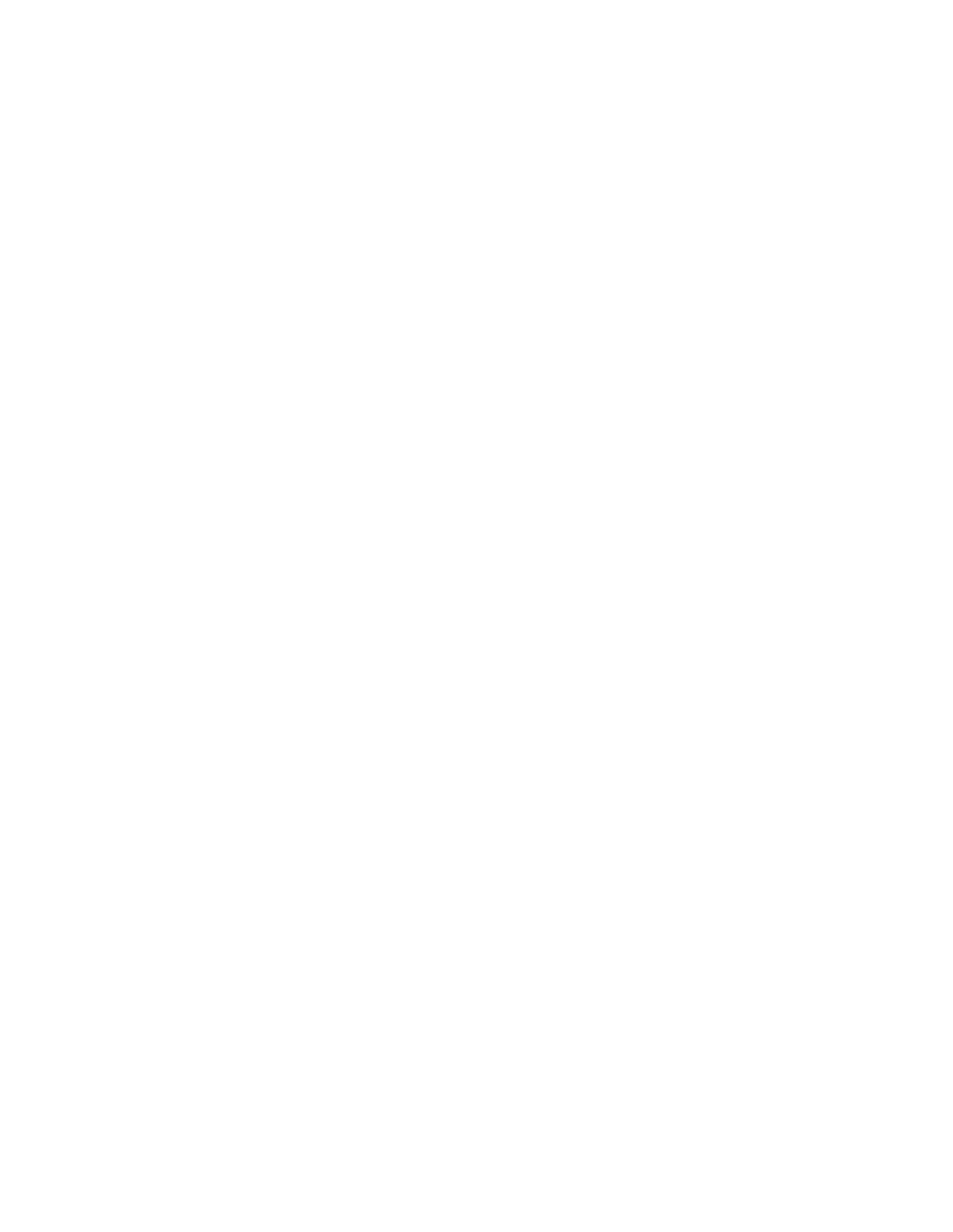

**Calvary Christian Academy** 2022-2023 Elementary School Application 13500 Philmont Avenue | Philadelphia, PA 19116 School (215) 969-1579 | Fax (215) 969-9732 | cca.ccphilly.org

# **Calvary Christian Academy Overview**

# **Mission Statement**

Our mission is to share in the ministry of Calvary Chapel by offering Christian education from a Biblical worldview, while partnering with parents who have the God-given responsibility to educate their children. We desire to raise up disciples for Christ by promoting academic, social, and spiritual excellence. Equipping students to become a transforming influence on the world for Christ is at the core of a CCA education. Ephesians 4: 12-13

# **History**

Calvary Christian Academy was founded in September of 1995 as an educational ministry of Calvary Chapel Philadelphia. The primary goal was to work with Christian families to educate and disciple godly young men and women. The school initially began as a PK through  $8<sup>th</sup>$  grade school and soon after added 9<sup>th</sup> through 12<sup>th</sup> grades in 1997. In 1998, CCA graduated its first class and since that time has seen students enroll in over 100 different colleges and universities including University of Pennsylvania, Pennsylvania State University, Calvary Chapel Bible College, Liberty University, West Point Military Academy, Johns Hopkins University, Cedarville University, Temple University, University of Pittsburgh, and Grove City College. CCA received full accreditation from the Middle States Association of Colleges and Schools and the Association of Christian Teachers and Schools in 2012. Our academic programs are designed to meet the learning needs of the honors student, college prep student and the student working at a more basic level. Special education services are provided in accordance to our special education program and handbook. School electives and after school programs provide opportunities for CCA's students to hone the gifts the Lord has given them in areas of the fine arts, athletics, computer science, and the culinary arts. In 2015, Calvary Christian Academy celebrated 20 years of serving Christ's kids.

# **Diversity and Marriage Statement**

Calvary Christian Academy believes that an individual's first responsibility is to the God of the Bible and that a person's whole life should reflect His framework in a context of peace and selfless love. CCA asserts that a genuine love for and interaction with diverse peoples is a biblical mandate. Moreover, Calvary Christian Academy recognizes that we are all one in the body of Christ. Our standard for diversity is found in the Bible. Individual differences in lifestyle that deny, ignore, or reject biblical standards represent diversity in rebellion to God's standards and hence, are unacceptable for the families of CCA. CCA holds to the beliefs as stated in the King James Version of the Bible and asserts that marriage is the union between one man and one woman, and that from the beginning of the creation God made humans in two distinct sexes, male and female.

# **Statement of Non-discrimination**

It is the commitment of CCA to provide Christian education by and for God's elect, holy and beloved, according to the faith of God's elect, and the acknowledging of the truth that is after godliness, and in that context and for that purpose does not discriminate on the basis of race, color, sex and ethnic background. This policy of non-discrimination is exercised during student admission, hiring of faculty and staff, and all school– administered programs.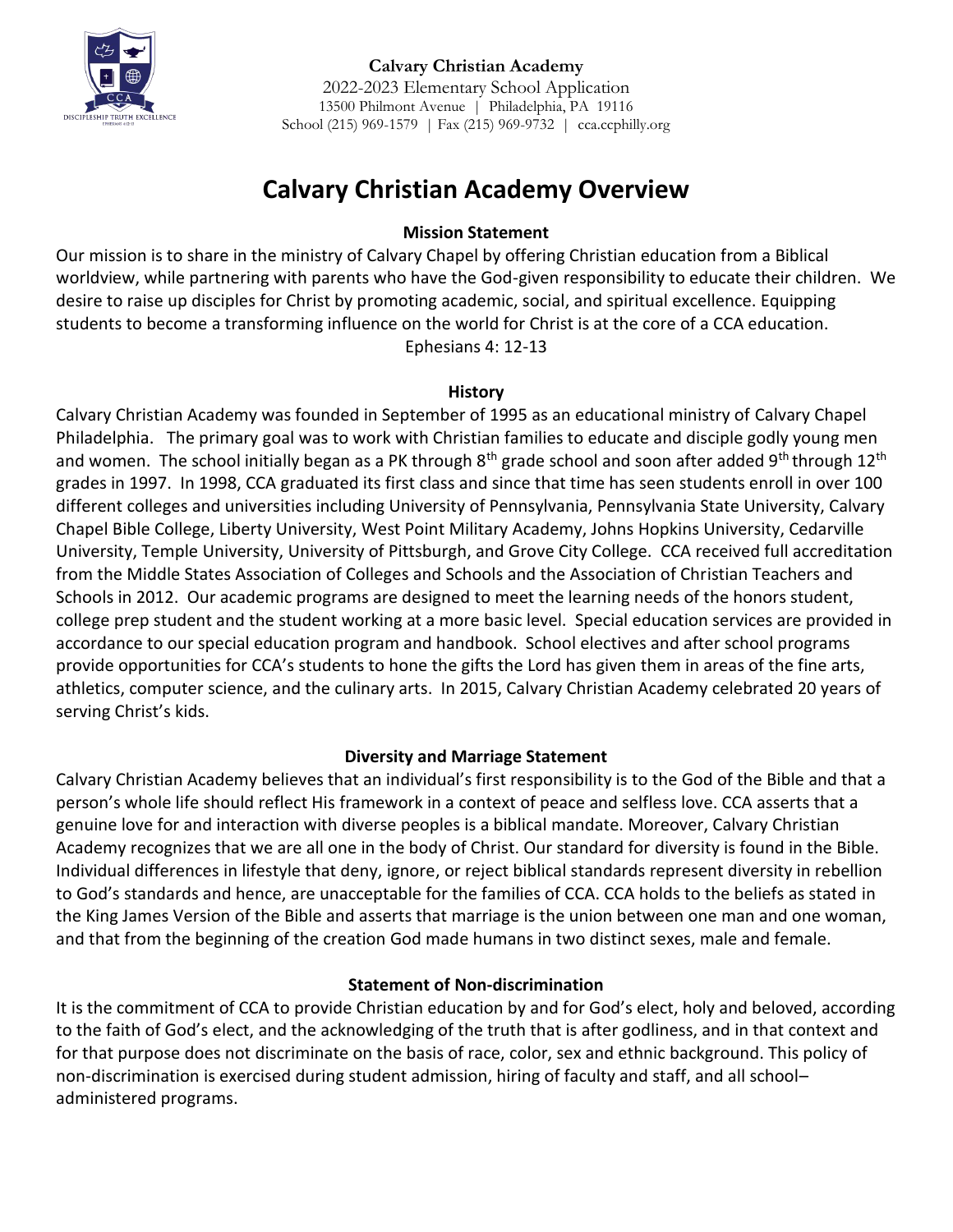

**Calvary Christian Academy** 2022-2023 Elementary School Application 13500 Philmont Avenue | Philadelphia, PA 19116 School (215) 969-1579 | Fax (215) 969-9732 | cca.ccphilly.org

# **CCA's Philosophy of Education**

CCA's Philosophy of Education is based upon a biblical worldview that has been developed out of a literal interpretation of the Bible, as presented in the King James Version. It is impossible to disconnect our learning and development from the power and purposes of our Creator God. At the very core of CCA's worldview and philosophy of education is God's Word. It is the foundation of CCA's philosophical framework. From the origin of man to ethics and morality, we believe all logic and reasoning is based upon the tenets of Scripture. It is upon this premise that Calvary Chapel of Philadelphia built and developed Calvary Christian Academy. The governing bodies of both the school and the church are in full agreement with CCA's Philosophy of Education.

CCA's Philosophy of Education is based upon our biblical worldview and not upon the philosophy of man. All truth is God's truth. God's Word is truth according to the Scripture (John 17:17, KJV) and according to the conviction of the Holy Spirit. As such CCA's Philosophy of Education is defined by the master teacher himself, Jesus Christ. Teaching should be personal and individual. All methods, instructional practices, activities, and assessments should be geared toward allowing learners to better understand the knowledge of God and be better prepared to serve the Lord through successfully navigating and interacting with the world around them. We are set apart for God by understanding His truth; therefore, God must be at the core of all the principles, facts, and truths we teach.

CCA develops the curriculum and programs of the school based upon a biblical worldview, which assures the knowledge gained will be based upon God's truth and not just the correlations made by respected men and women of science, history, mathematics, and language. While these respected individuals have made vast contributions to our understanding of the world around us, our understanding is not complete until we filter it through God's Word. Our knowledge of God and His Word should cause us to fear no vain philosophy or body of knowledge. We have real truth in our hearts and in Scripture and with such knowledge and truth we should be able to disprove the fake and vain philosophies of the world. The better we know the creation, the better we know the creator. With a strong biblical worldview, the disciplines of math, science, history, and language are but a mere platform for believers to express the goodness of God, the truth of His Word and to praise Him for His many blessings. Psalm 19:1 states, "The heavens declare the glory of God; the skies proclaim the work of his hands" (NIV).

# **Philosophy of Educational Technology**

CCA desires to align all its practices and policies with Scripture and within the philosophy of our mission statement – "to raise up disciples for Christ by promoting academic, social and spiritual excellence. Equipping students to become a transforming influence on the world for Christ."

We desire to provide an environment where all our students can learn and grow in truth, that is, to learn and grow in God's Truth, the truth of Scripture and the truth of the Gospel, the good news of salvation through Jesus Christ. Teaching is both an art and a science. While research science has provided us with proper pedagogy, the creative minds of teachers have provided us countless avenues to engage the minds of our students. At CCA, Jesus provides us the perfect example of a master teacher. Jesus told stories; He used parables, relatable earthly stories, to reveal heavenly truths for godly living. Jesus asked questions. He utilized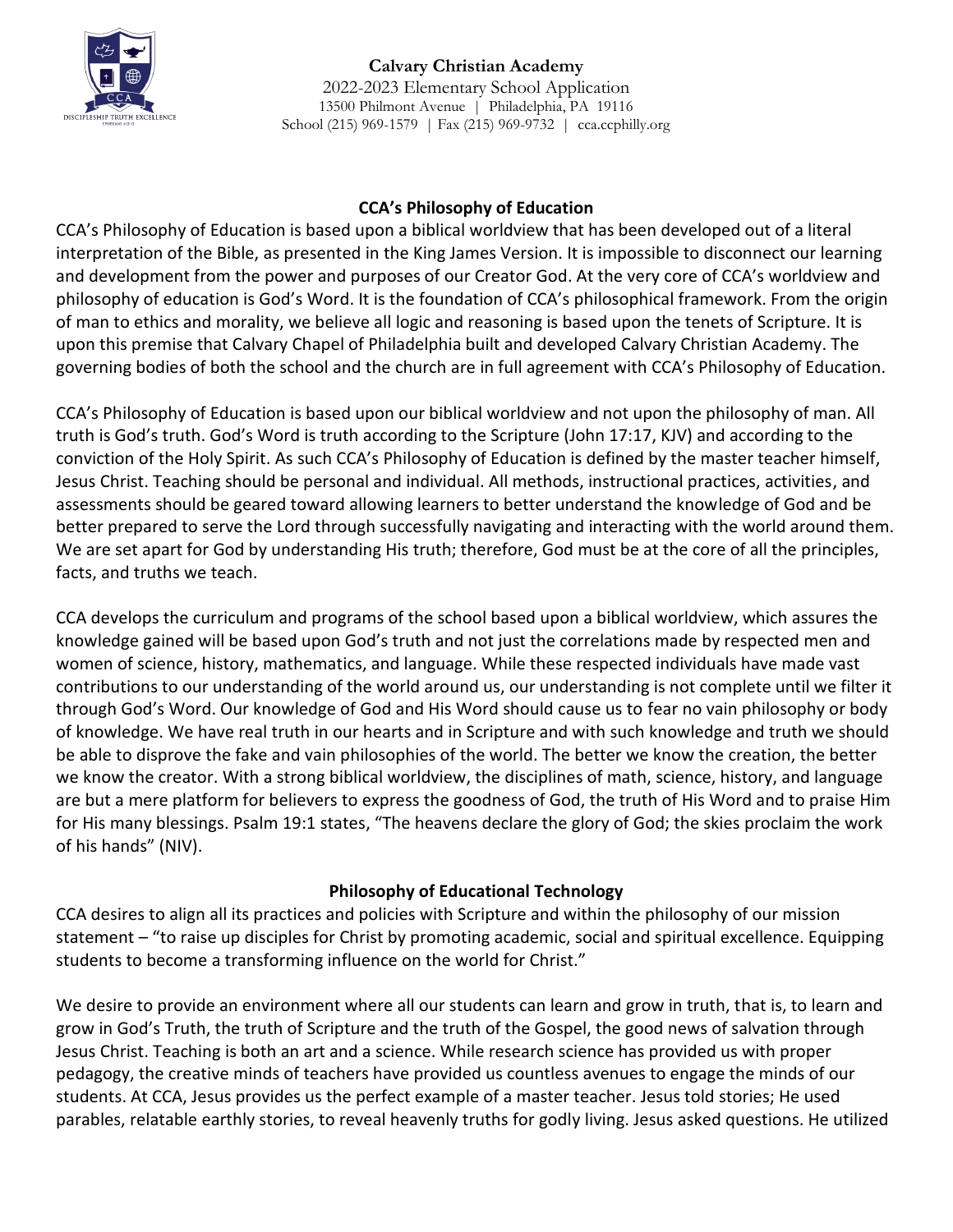

**Calvary Christian Academy** 2022-2023 Elementary School Application 13500 Philmont Avenue | Philadelphia, PA 19116 School (215) 969-1579 | Fax (215) 969-9732 | cca.ccphilly.org

illustrations and object lessons, describing unselfish giving after watching a widow drop two coins into the temple offering. Teachers at CCA seek to model Jesus in their teaching. Beyond all else, teaching at CCA is personal. It is the personal and spiritual nature of a CCA education that enables us to raise up disciples of Christ. Teaching at CCA is so much more than just academic.

Educational technology is a tool used to promote good teaching and to enable effective communication. Just as the Industrial Revolution transformed production, communication, and enhanced innovation, so too has the revolution of technology transformed our ability to communicate, collaborate, present object lessons, and pull visual illustrations off the page into 3 and 4 dimensional examples of the intricacy of God's order and design in creation. Technology has become a common form of communication at work and within context of home and family life as well as in education and higher learning. The implementation of educational technology at CCA is done with purpose and restraint, always keeping in mind the developmental stage of the child and appropriateness/benefit of any given piece of technology.

CCA's website and teacher websites are used primarily as a tool to communicate policy, procedure, and upcoming events. Teacher websites take it a bit further by communicating what is being taught and the types and due dates of assignments and assessments. Google Classroom is used by teachers to provide a platform for real time submission of assignments, teacher communication & feedback, and remote collaboration amongst students. It also provides a safe place for discussion posts that offer opportunity for all students to have a voice. Calvary secures and monitors students online. This is nonnegotiable. Whenever a student logs in under a Calvary domain or Calvary Cougar GMAIL, our Go Guardian software monitors and safeguards online activity. Students are monitored here at CCA and on any other piece of technology outside school in which they log in using their CCA emails. PowerSchool is another piece of educational technology that is used to create student schedules, report cards and transcripts as well as allow parents to have a real time window into their children's grades and progress. Beyond the scope of technology as a tool and the next level pencil and paper, teachers will utilize technology to promote study, such as Kahoot, Quizzlets or Kahn Academy. They will pull up Google Earth to engage students in the wonder of God's creation. Teachers will not utilize technology to replace face-to-face teaching. CCA maintains that the best teaching practice, as Jesus has lived out as an example to us, is personal. Technology at CCA will always be but a mere tool to enhance and support the growth and development of its students so that we graduate disciples of Christ - disciples that are equipped spiritually and academically, able to use reason and intellect to become a transforming influence on the world for Christ.

# **Non-Academic Special Needs or Severe Learning Disabilities**

CCA is a ministry of Calvary Chapel of Philadelphia and has limited resources to educate its students. Due to our limited resources, CCA may be unable to properly educate students with non-academic special needs or severe learning disabilities. We reserve the right to deny admittance and attendance to students whom we feel we cannot offer a sound and complete education. This decision may be made at any point during the application, interview, or acceptance process, or during the school year based upon information received.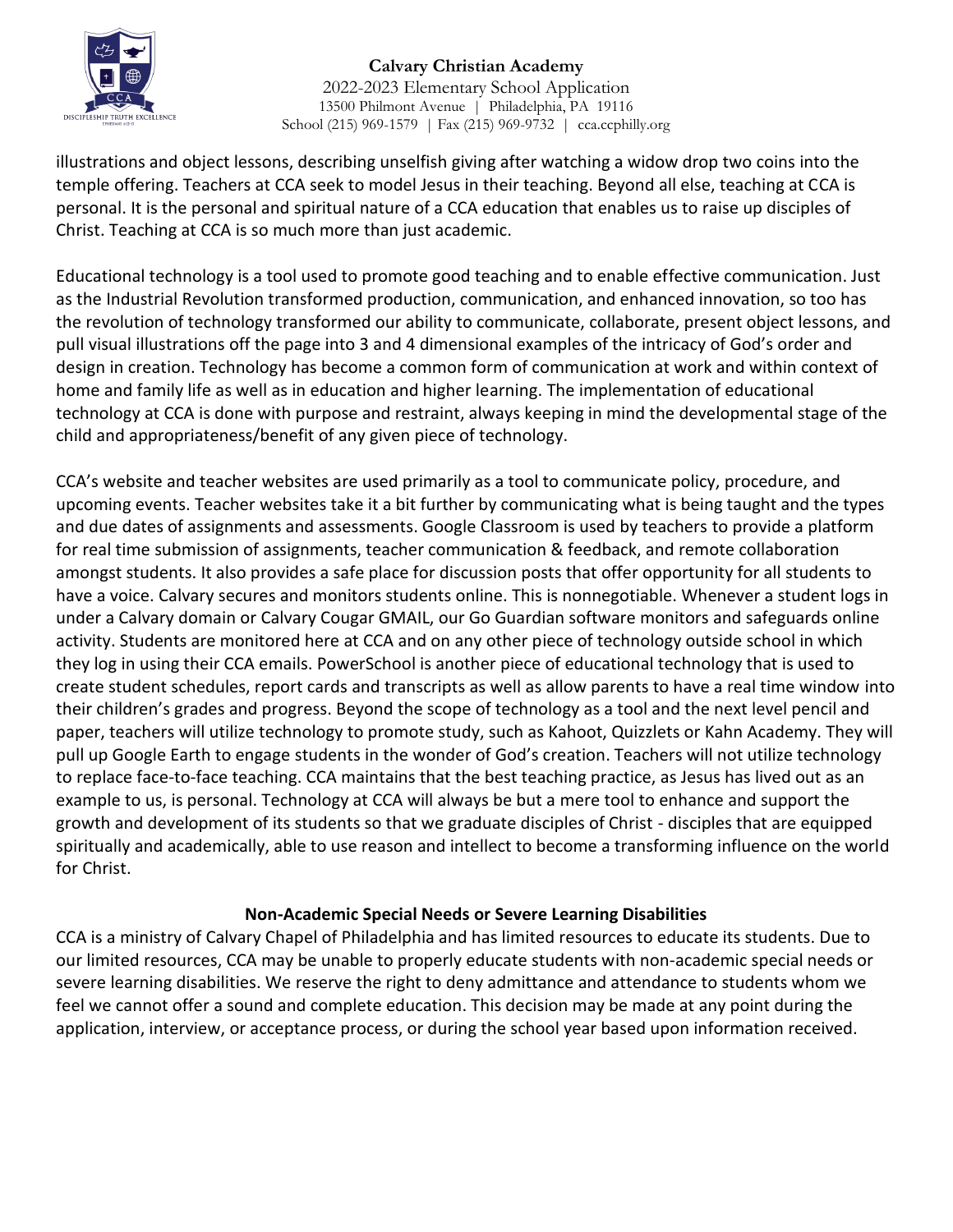

# **Calvary Christian Academy**

2022-2023 Elementary School Application 13500 Philmont Avenue | Philadelphia, PA 19116 School (215) 969-1579 | Fax (215) 969-9732 | cca.ccphilly.org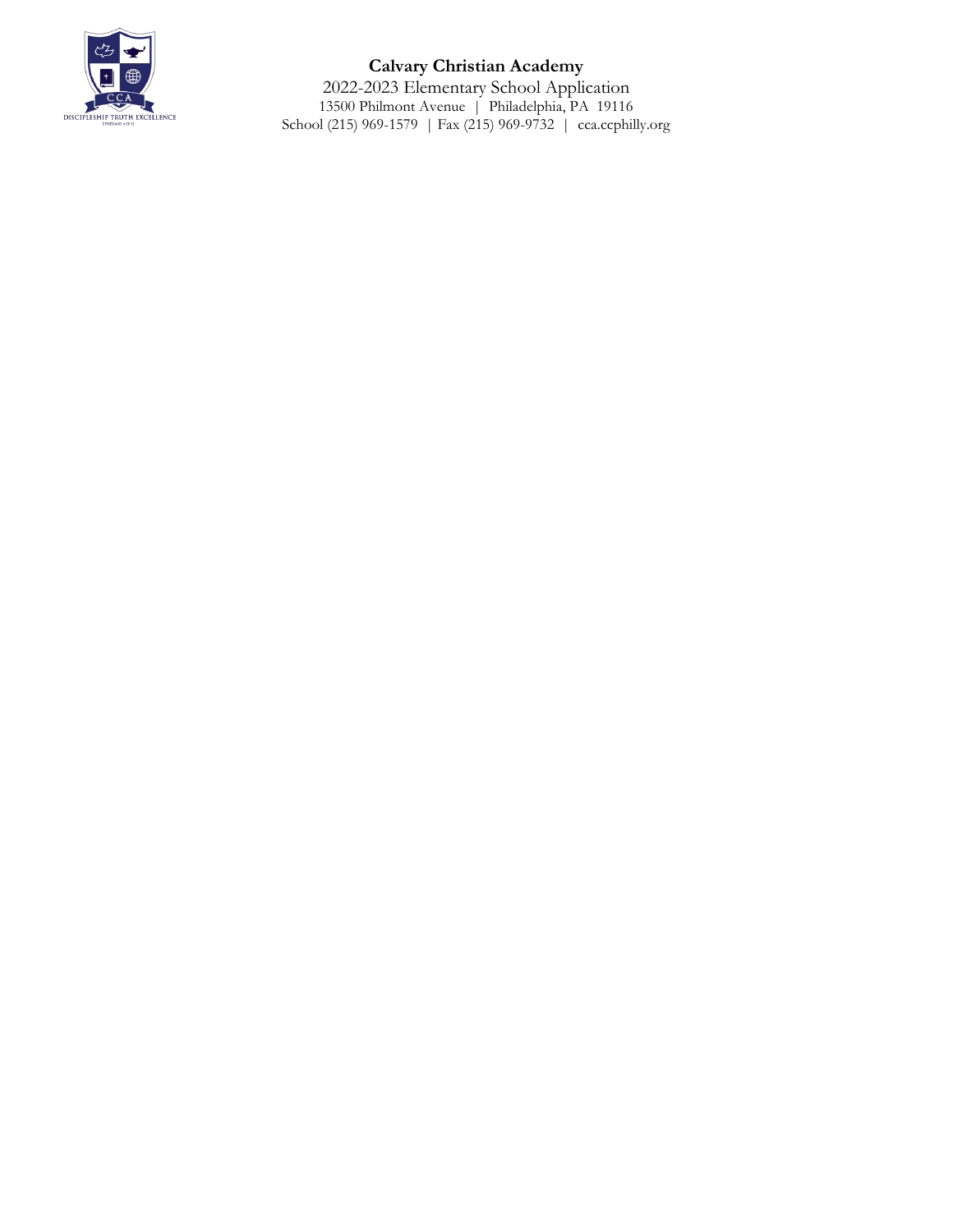### **Applicant Name**: \_\_\_\_\_\_\_\_\_\_\_\_\_\_\_\_\_\_\_\_\_

### **CRITERIA FOR STUDENT ADMISSION**

- 1. A clear profession of faith in Jesus Christ from at least one parent of the applicant.
- 2. Regular attendance at a Bible-believing church.
- 3. Parents understand and commit to the purpose of Calvary Christian Academy which provides children with a Christ-centered education acknowledging the Lordship of Jesus Christ in every subject taught and every area of living.
- 4. Parents commit to support the work of the school through regular prayer and participation in school activities.
- 5. Applicants give every indication of potential success in the school's academic program; based on past records, entrance tests, and interviews.
- 6. Applicants provide past evidence of emotional stability and a satisfactory record of behavior and attendance.

### **ADMISSION PROCEDURE**

- 1. Submit completed application to Admissions.
- 2. Admissions will pass on application to Administration when Application Checklist Requirements have been met.
- 3. Based on CCA's Criteria for Student Admission, the Administration reviews the application to establish compatibility.
- 4. Interview with an Administrator is scheduled.
- 5. Interview process includes:
	- a. Declaration of Salvation and Testimony of child and parent(s).
	- b. Church Affiliation
	- c. Academic Review
	- d. Academic Testing (when applicable)
	- e. Disciplinary Review
	- f. Get acquainted
- 6. After the interview process, the Administration Team prayerfully confirms that the family and student have met the Criteria required for acceptance.

### **APPLICATION CHECKLIST**

- I have completed all parts of this application. **Incomplete applications will not be processed.**
- $\Box$  I have enclosed a copy of the most recent report card and report cards from all past years.
- $\Box$  I have enclosed a copy of all achievement testing that has been done on my child.
- $\Box$  I have enclosed a copy of all psychological and educational testing done on my child.
- $\Box$  I have enclosed a copy of the required discipline report from current school (5th & 6th grade only see attached form).
- $\Box$  I have enclosed a copy of my child's birth certificate.
- $\Box$  I have enclosed a copy of my child's immunization records.
- $\Box$  All applicable student information sheets are completed.
- $\Box$  I have attached a photo of my child. (for identification purposes)
- $\Box$  I have enclosed the completed Church Affiliation form
- □ I have enclosed a \$50.00 (Calvary Member) \$75.00 (Non-Calvary Member) non-refundable application fee.

# **IN SIGNING THIS APPLICATION, I AGREE THAT**

- All the information provided is accurate and complete.
- That CCA reserves the right to place my child at the appropriate grade level.
- CCA reserves the right to dismiss any child that does not cooperate with the goals, rules, and purposes of CCA as defined in our Parent/Student Handbook.
- I have read the financial policy and will make payments at the appropriate time.
- I understand that if any information has been omitted or falsified on this application, my child's acceptance to CCA will be in jeopardy.

Father's Signature: \_\_\_\_\_\_\_\_\_\_\_\_\_\_\_\_\_\_\_\_\_\_\_\_\_\_\_\_\_ Date: \_\_\_\_\_\_\_\_\_\_\_\_\_\_\_\_\_\_\_\_\_\_\_\_\_\_\_\_

Mother's Signature: \_\_\_\_\_\_\_\_\_\_\_\_\_\_\_\_\_\_\_\_\_\_\_\_\_\_\_\_ Date: \_\_\_\_\_\_\_\_\_\_\_\_\_\_\_\_\_\_\_\_\_\_\_\_\_\_\_\_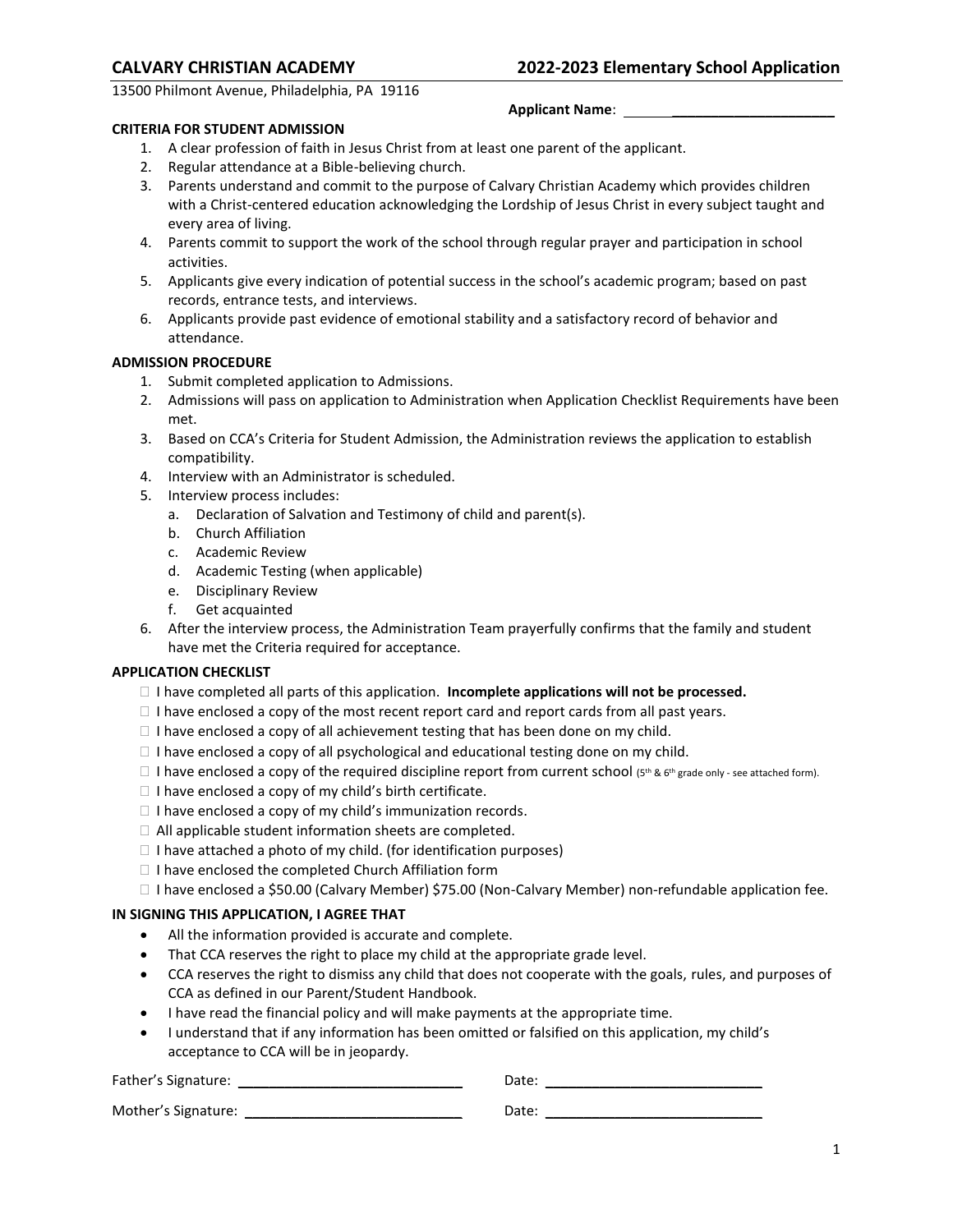| <b>FATHER</b>                                                                                                                           |                                                                                                                                                                            |                     |                    |                  |                                                                                                         |
|-----------------------------------------------------------------------------------------------------------------------------------------|----------------------------------------------------------------------------------------------------------------------------------------------------------------------------|---------------------|--------------------|------------------|---------------------------------------------------------------------------------------------------------|
| Name:<br>Last                                                                                                                           | First                                                                                                                                                                      |                     | MI                 | Mr.              | Dr.<br>Rev.                                                                                             |
| <b>Marital Status:</b>                                                                                                                  | $\Box$ Married $\Box$ Widowed                                                                                                                                              | $\Box$ Separated    | □ Divorced         | $\Box$ Remarried | $\square$ Single                                                                                        |
| Relationship to Child:                                                                                                                  | $\Box$ Father                                                                                                                                                              | $\Box$ Step-Father  | $\Box$ Grandfather | $\Box$ Guardian  |                                                                                                         |
| Ethnicity: □ White                                                                                                                      | $\Box$ Asian                                                                                                                                                               | □ African- American | $\Box$ Hispanic    |                  | $\Box$ Other                                                                                            |
| Primary Language Spoken by the Father: etc. Primary Language Spoken at Home: etc. All and the state of Primary Language Spoken at Home: |                                                                                                                                                                            |                     |                    |                  |                                                                                                         |
| Contact Information:                                                                                                                    |                                                                                                                                                                            |                     |                    |                  |                                                                                                         |
| Home Phone                                                                                                                              |                                                                                                                                                                            | Work Phone          |                    | Cell Phone       |                                                                                                         |
| <b>Home Mailing Address</b>                                                                                                             |                                                                                                                                                                            | City                |                    |                  | <b>ST</b><br>ZIP                                                                                        |
| <b>Home Email Address</b>                                                                                                               | Employer                                                                                                                                                                   |                     |                    | Occupation       |                                                                                                         |
| In order to qualify for the "Calvary Family" Rate:<br>٠<br>$\bullet$                                                                    | You must regularly attend and support Calvary Chapel of Philadelphia for a minimum of one year<br>Your child must regularly attend Sunday school for a minimum of one year |                     |                    |                  |                                                                                                         |
| $\bullet$<br>If no:                                                                                                                     | Your support/donation to Calvary Chapel must be given in a way that is recordable                                                                                          |                     |                    |                  |                                                                                                         |
|                                                                                                                                         | Please list name and address of church you attend:                                                                                                                         |                     |                    |                  |                                                                                                         |
|                                                                                                                                         | Describe your participation and ministry in this church:                                                                                                                   |                     |                    |                  |                                                                                                         |
|                                                                                                                                         | complete the attached Church Affiliation Form.                                                                                                                             |                     |                    |                  | Please ask a pastor, school employee, or church member involved in ministry that you know personally to |
| Please describe your personal relationship with Jesus Christ:                                                                           |                                                                                                                                                                            |                     |                    |                  |                                                                                                         |
|                                                                                                                                         |                                                                                                                                                                            |                     |                    |                  |                                                                                                         |
|                                                                                                                                         |                                                                                                                                                                            |                     |                    |                  |                                                                                                         |
|                                                                                                                                         |                                                                                                                                                                            |                     |                    |                  |                                                                                                         |

 $\mathcal{L}_\mathcal{L} = \{ \mathcal{L}_\mathcal{L} = \{ \mathcal{L}_\mathcal{L} = \{ \mathcal{L}_\mathcal{L} = \{ \mathcal{L}_\mathcal{L} = \{ \mathcal{L}_\mathcal{L} = \{ \mathcal{L}_\mathcal{L} = \{ \mathcal{L}_\mathcal{L} = \{ \mathcal{L}_\mathcal{L} = \{ \mathcal{L}_\mathcal{L} = \{ \mathcal{L}_\mathcal{L} = \{ \mathcal{L}_\mathcal{L} = \{ \mathcal{L}_\mathcal{L} = \{ \mathcal{L}_\mathcal{L} = \{ \mathcal{L}_\mathcal{$  $\overline{\phantom{a}}$  , and the contribution of the contribution of the contribution of the contribution of the contribution of the contribution of the contribution of the contribution of the contribution of the contribution of the \_\_\_\_\_\_\_\_\_\_\_\_\_\_\_\_\_\_\_\_\_\_\_\_\_\_\_\_\_\_\_\_\_\_\_\_\_\_\_\_\_\_\_\_\_\_\_\_\_\_\_\_\_\_\_\_\_\_\_\_\_\_\_\_\_\_\_\_\_\_\_\_\_\_\_\_\_\_\_\_\_\_\_\_\_\_\_\_\_\_\_\_\_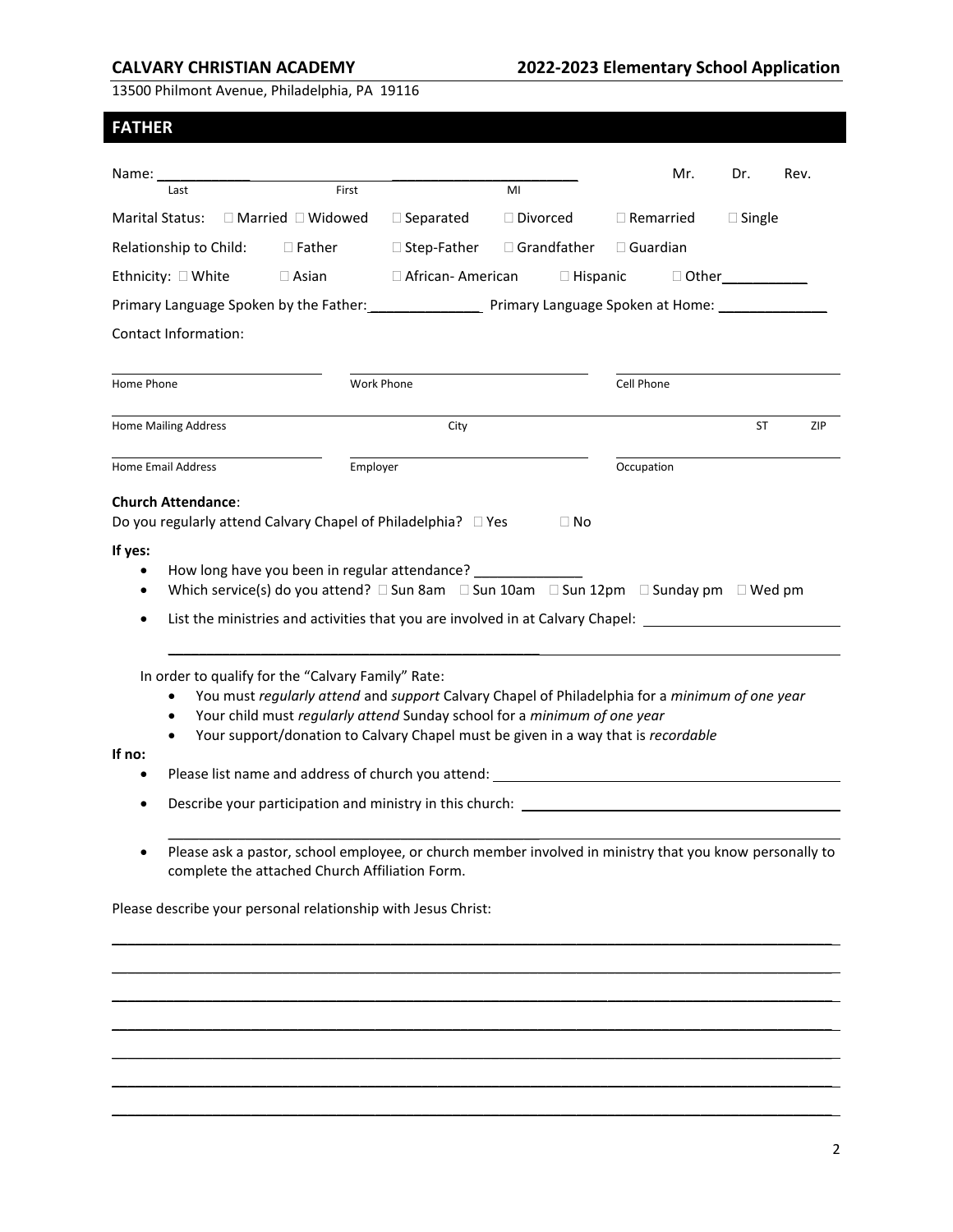| <b>MOTHER</b>                                                                                                                                                                                                                  |                                                                                                                                                                                                                                |                    |                                         |                  |                                                                                                         |
|--------------------------------------------------------------------------------------------------------------------------------------------------------------------------------------------------------------------------------|--------------------------------------------------------------------------------------------------------------------------------------------------------------------------------------------------------------------------------|--------------------|-----------------------------------------|------------------|---------------------------------------------------------------------------------------------------------|
| Name: when the contract of the contract of the contract of the contract of the contract of the contract of the contract of the contract of the contract of the contract of the contract of the contract of the contract of the |                                                                                                                                                                                                                                |                    |                                         | Mrs.             | <b>Miss</b><br>Dr.                                                                                      |
| Last                                                                                                                                                                                                                           | First                                                                                                                                                                                                                          |                    | MI                                      |                  |                                                                                                         |
| Marital Status: □ Married □ Widowed                                                                                                                                                                                            |                                                                                                                                                                                                                                | $\Box$ Separated   | $\Box$ Divorced                         | $\Box$ Remarried | $\Box$ Single                                                                                           |
| Relationship to Child:                                                                                                                                                                                                         | $\Box$ Mother                                                                                                                                                                                                                  | $\Box$ Step-Mother | $\Box$ Grandmother $\Box$ Guardian      |                  |                                                                                                         |
| Ethnicity: □ White                                                                                                                                                                                                             | $\Box$ Asian                                                                                                                                                                                                                   |                    | $\Box$ African-American $\Box$ Hispanic |                  |                                                                                                         |
| Primary Language Spoken by the Mother: Northerland Primary Language Spoken at Home: Northerland Britannic Comm                                                                                                                 |                                                                                                                                                                                                                                |                    |                                         |                  |                                                                                                         |
| Contact Information:                                                                                                                                                                                                           |                                                                                                                                                                                                                                |                    |                                         |                  |                                                                                                         |
| Home Phone                                                                                                                                                                                                                     |                                                                                                                                                                                                                                | <b>Work Phone</b>  |                                         | Cell Phone       |                                                                                                         |
| <b>Home Mailing Address</b>                                                                                                                                                                                                    |                                                                                                                                                                                                                                | City               |                                         |                  | <b>ST</b><br>ZIP                                                                                        |
| <b>Home Email Address</b>                                                                                                                                                                                                      | Employer                                                                                                                                                                                                                       |                    |                                         | Occupation       |                                                                                                         |
| $\bullet$<br>In order to qualify for the "Calvary Family" Rate:<br>$\bullet$                                                                                                                                                   | You must regularly attend and support Calvary Chapel of Philadelphia for a minimum of one year<br>Your child must regularly attend Sunday school for a minimum of one year                                                     |                    |                                         |                  | List the ministries and activities that you are involved in at Calvary Chapel: _____________________    |
| $\bullet$<br>If no:                                                                                                                                                                                                            | Your support/donation to Calvary Chapel must be given in a way that is recordable                                                                                                                                              |                    |                                         |                  |                                                                                                         |
|                                                                                                                                                                                                                                | Please list name and address of church you attend: Network and the state of the state of the state of the state of the state of the state of the state of the state of the state of the state of the state of the state of the |                    |                                         |                  |                                                                                                         |
|                                                                                                                                                                                                                                | Describe your participation and ministry in this church:                                                                                                                                                                       |                    |                                         |                  |                                                                                                         |
|                                                                                                                                                                                                                                | complete the attached Church Affiliation Form.                                                                                                                                                                                 |                    |                                         |                  | Please ask a pastor, school employee, or church member involved in ministry that you know personally to |
| Please describe your personal relationship with Jesus Christ:                                                                                                                                                                  |                                                                                                                                                                                                                                |                    |                                         |                  |                                                                                                         |
|                                                                                                                                                                                                                                |                                                                                                                                                                                                                                |                    |                                         |                  |                                                                                                         |
|                                                                                                                                                                                                                                |                                                                                                                                                                                                                                |                    |                                         |                  |                                                                                                         |
|                                                                                                                                                                                                                                |                                                                                                                                                                                                                                |                    |                                         |                  |                                                                                                         |

 $\mathcal{L}_\mathcal{L} = \{ \mathcal{L}_\mathcal{L} = \{ \mathcal{L}_\mathcal{L} = \{ \mathcal{L}_\mathcal{L} = \{ \mathcal{L}_\mathcal{L} = \{ \mathcal{L}_\mathcal{L} = \{ \mathcal{L}_\mathcal{L} = \{ \mathcal{L}_\mathcal{L} = \{ \mathcal{L}_\mathcal{L} = \{ \mathcal{L}_\mathcal{L} = \{ \mathcal{L}_\mathcal{L} = \{ \mathcal{L}_\mathcal{L} = \{ \mathcal{L}_\mathcal{L} = \{ \mathcal{L}_\mathcal{L} = \{ \mathcal{L}_\mathcal{$  $\overline{\phantom{a}}$  , and the contribution of the contribution of the contribution of the contribution of the contribution of the contribution of the contribution of the contribution of the contribution of the contribution of the \_\_\_\_\_\_\_\_\_\_\_\_\_\_\_\_\_\_\_\_\_\_\_\_\_\_\_\_\_\_\_\_\_\_\_\_\_\_\_\_\_\_\_\_\_\_\_\_\_\_\_\_\_\_\_\_\_\_\_\_\_\_\_\_\_\_\_\_\_\_\_\_\_\_\_\_\_\_\_\_\_\_\_\_\_\_\_\_\_\_\_\_\_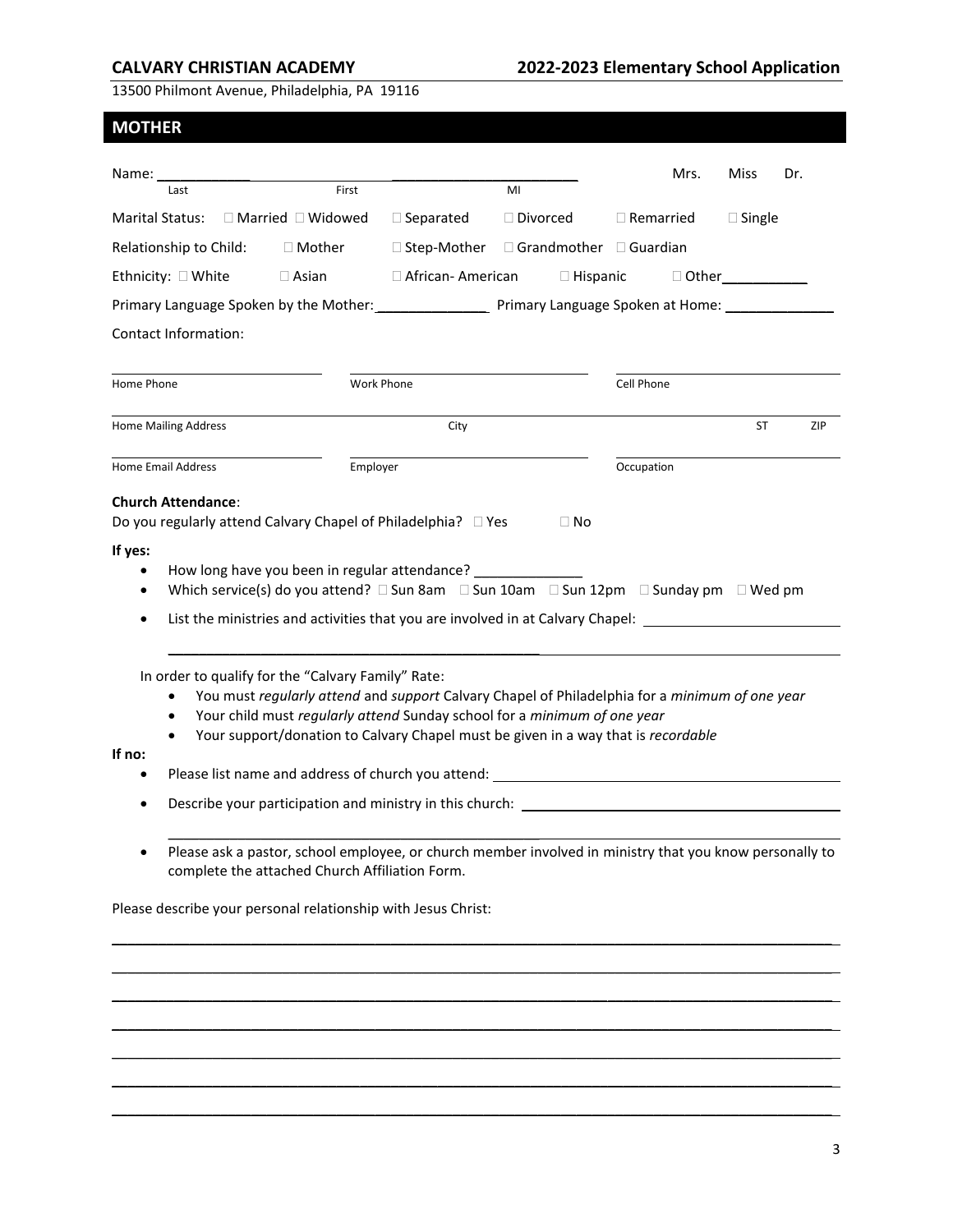# **STUDENT**

| To be completed by parents of applicant                                                                                                                                                                                        |                    |      |                                                            |                                         |           |            |
|--------------------------------------------------------------------------------------------------------------------------------------------------------------------------------------------------------------------------------|--------------------|------|------------------------------------------------------------|-----------------------------------------|-----------|------------|
|                                                                                                                                                                                                                                |                    |      |                                                            | (Full Legal Name of Applicant)          |           |            |
| Last                                                                                                                                                                                                                           | First              | MI   |                                                            |                                         |           |            |
|                                                                                                                                                                                                                                |                    |      |                                                            | Birth date: <u>____________________</u> |           |            |
| Gender: Male Female Social Security Number:                                                                                                                                                                                    |                    |      | Applying for Grade: <u>Cambridge Applying</u>              |                                         |           |            |
| Ethnicity: $\square$ White $\square$ Asian                                                                                                                                                                                     |                    |      | □ African- American    □ Hispanic    □ Other ___________   |                                         |           |            |
|                                                                                                                                                                                                                                |                    |      |                                                            |                                         |           |            |
| <b>Student Contact Information:</b>                                                                                                                                                                                            |                    |      |                                                            |                                         |           |            |
| <b>Student Home Phone</b>                                                                                                                                                                                                      | Student Cell Phone |      |                                                            | <b>Student Email</b>                    |           |            |
| <b>Student Home Mailing Address</b>                                                                                                                                                                                            |                    | City |                                                            |                                         | <b>ST</b> | <b>ZIP</b> |
| Child lives with: (Mr. & Mrs. etc.) Show that is a state of the state of the state of the state of the state of the state of the state of the state of the state of the state of the state of the state of the state of the st |                    |      |                                                            |                                         |           |            |
|                                                                                                                                                                                                                                |                    |      |                                                            |                                         |           |            |
| Does child attend Calvary Chapel of Philadelphia? □ Yes □ No                                                                                                                                                                   |                    |      |                                                            |                                         |           |            |
| If no, please list name and address of church where child attends:                                                                                                                                                             |                    |      |                                                            |                                         |           |            |
|                                                                                                                                                                                                                                |                    |      |                                                            |                                         |           |            |
| List all previous schools attended:                                                                                                                                                                                            |                    |      |                                                            |                                         |           |            |
|                                                                                                                                                                                                                                |                    |      |                                                            | Grade(s) ________ Year(s) ______        |           |            |
| <b>Current School Mailing Address</b>                                                                                                                                                                                          |                    | City |                                                            |                                         | <b>ST</b> | ZIP        |
| Upon acceptance your child's records will be requested.                                                                                                                                                                        |                    |      |                                                            |                                         |           |            |
|                                                                                                                                                                                                                                |                    |      |                                                            |                                         |           |            |
|                                                                                                                                                                                                                                |                    |      |                                                            |                                         |           |            |
| Prior School Mailing Address City                                                                                                                                                                                              |                    |      | <u> 1989 - Johann Barn, amerikansk politiker (d. 1989)</u> |                                         | ST        | ZIP        |
| Other Schools Attended:                                                                                                                                                                                                        |                    |      |                                                            |                                         |           |            |
|                                                                                                                                                                                                                                |                    |      |                                                            | Grade(s) _______ Year(s) ______         |           |            |
|                                                                                                                                                                                                                                |                    |      |                                                            | Grade(s) Year(s)                        |           |            |
| If is currently being home-schooled, please provide the name of any person or organization that is being used to<br>evaluate your child.                                                                                       |                    |      |                                                            |                                         |           |            |
|                                                                                                                                                                                                                                |                    |      |                                                            |                                         |           |            |

 $\mathcal{L}_\mathcal{L} = \mathcal{L}_\mathcal{L} = \mathcal{L}_\mathcal{L} = \mathcal{L}_\mathcal{L} = \mathcal{L}_\mathcal{L} = \mathcal{L}_\mathcal{L} = \mathcal{L}_\mathcal{L} = \mathcal{L}_\mathcal{L} = \mathcal{L}_\mathcal{L} = \mathcal{L}_\mathcal{L} = \mathcal{L}_\mathcal{L} = \mathcal{L}_\mathcal{L} = \mathcal{L}_\mathcal{L} = \mathcal{L}_\mathcal{L} = \mathcal{L}_\mathcal{L} = \mathcal{L}_\mathcal{L} = \mathcal{L}_\mathcal{L}$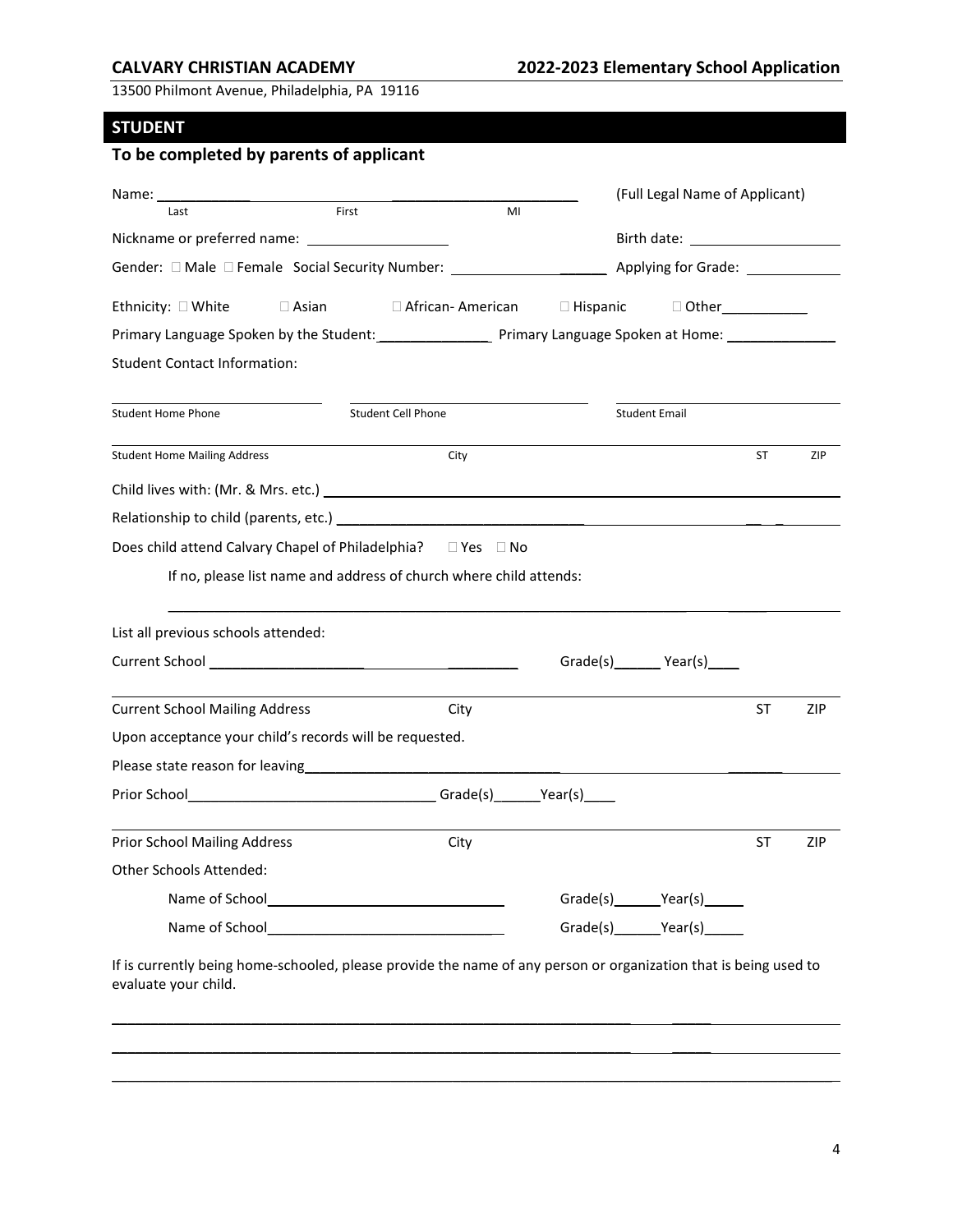## **STUDENT CONTINUED**

Has child ever repeated a grade?  $\Box$  Yes  $\Box$  No

Has child been in gifted or accelerated classes?  $\Box$  Yes  $\Box$  No

If an answer above is yes, please explain:  $\Box$ 

Has child ever been suspended or removed from any school for misconduct?  $\Box$  Yes  $\Box$  No

\_\_\_\_\_\_\_\_\_\_\_\_\_\_\_\_\_\_\_\_\_\_\_\_\_\_\_\_\_\_\_\_\_\_\_\_\_\_\_\_\_\_\_\_\_\_\_\_\_\_\_\_\_\_\_\_\_\_\_\_\_\_\_\_\_\_\_ \_\_\_\_\_ \_\_\_\_\_\_\_\_\_\_\_\_\_\_\_\_\_\_\_\_\_\_\_\_\_\_\_\_\_\_\_\_\_\_\_\_\_\_\_\_\_\_\_\_\_\_\_\_\_\_\_\_\_\_\_\_\_\_\_\_\_\_\_\_\_\_\_ \_\_\_\_\_

 $\mathcal{L}_\mathcal{L} = \mathcal{L}_\mathcal{L} = \mathcal{L}_\mathcal{L} = \mathcal{L}_\mathcal{L} = \mathcal{L}_\mathcal{L} = \mathcal{L}_\mathcal{L} = \mathcal{L}_\mathcal{L} = \mathcal{L}_\mathcal{L} = \mathcal{L}_\mathcal{L} = \mathcal{L}_\mathcal{L} = \mathcal{L}_\mathcal{L} = \mathcal{L}_\mathcal{L} = \mathcal{L}_\mathcal{L} = \mathcal{L}_\mathcal{L} = \mathcal{L}_\mathcal{L} = \mathcal{L}_\mathcal{L} = \mathcal{L}_\mathcal{L}$ 

 $\mathcal{L}_\mathcal{L} = \mathcal{L}_\mathcal{L} = \mathcal{L}_\mathcal{L} = \mathcal{L}_\mathcal{L} = \mathcal{L}_\mathcal{L} = \mathcal{L}_\mathcal{L} = \mathcal{L}_\mathcal{L} = \mathcal{L}_\mathcal{L} = \mathcal{L}_\mathcal{L} = \mathcal{L}_\mathcal{L} = \mathcal{L}_\mathcal{L} = \mathcal{L}_\mathcal{L} = \mathcal{L}_\mathcal{L} = \mathcal{L}_\mathcal{L} = \mathcal{L}_\mathcal{L} = \mathcal{L}_\mathcal{L} = \mathcal{L}_\mathcal{L}$ 

 $\mathcal{L}_\mathcal{L} = \mathcal{L}_\mathcal{L} = \mathcal{L}_\mathcal{L} = \mathcal{L}_\mathcal{L} = \mathcal{L}_\mathcal{L} = \mathcal{L}_\mathcal{L} = \mathcal{L}_\mathcal{L} = \mathcal{L}_\mathcal{L} = \mathcal{L}_\mathcal{L} = \mathcal{L}_\mathcal{L} = \mathcal{L}_\mathcal{L} = \mathcal{L}_\mathcal{L} = \mathcal{L}_\mathcal{L} = \mathcal{L}_\mathcal{L} = \mathcal{L}_\mathcal{L} = \mathcal{L}_\mathcal{L} = \mathcal{L}_\mathcal{L}$  $\mathcal{L}_\mathcal{L} = \mathcal{L}_\mathcal{L} = \mathcal{L}_\mathcal{L} = \mathcal{L}_\mathcal{L} = \mathcal{L}_\mathcal{L} = \mathcal{L}_\mathcal{L} = \mathcal{L}_\mathcal{L} = \mathcal{L}_\mathcal{L} = \mathcal{L}_\mathcal{L} = \mathcal{L}_\mathcal{L} = \mathcal{L}_\mathcal{L} = \mathcal{L}_\mathcal{L} = \mathcal{L}_\mathcal{L} = \mathcal{L}_\mathcal{L} = \mathcal{L}_\mathcal{L} = \mathcal{L}_\mathcal{L} = \mathcal{L}_\mathcal{L}$ 

If yes, please explain: The same state of the state of the state of the state of the state of the state of the

Has child ever received a detention or demerit?  $\Box$  Yes  $\Box$  No

If yes, please explain: \_\_\_\_\_\_\_\_\_\_\_\_\_\_\_\_\_\_\_\_\_\_\_\_\_ \_\_\_\_\_\_\_\_\_\_\_\_\_

What is child's attitude toward school and teachers?

Does child have a history of chronic physical condition, emotional condition, or learning disability, which has required professional attention, or which may require special attention at Calvary Christian Academy?  $\Box$  Yes  $\Box$  No

 $\mathcal{L}_\mathcal{L} = \mathcal{L}_\mathcal{L} = \mathcal{L}_\mathcal{L} = \mathcal{L}_\mathcal{L} = \mathcal{L}_\mathcal{L} = \mathcal{L}_\mathcal{L} = \mathcal{L}_\mathcal{L} = \mathcal{L}_\mathcal{L} = \mathcal{L}_\mathcal{L} = \mathcal{L}_\mathcal{L} = \mathcal{L}_\mathcal{L} = \mathcal{L}_\mathcal{L} = \mathcal{L}_\mathcal{L} = \mathcal{L}_\mathcal{L} = \mathcal{L}_\mathcal{L} = \mathcal{L}_\mathcal{L} = \mathcal{L}_\mathcal{L}$ \_\_\_\_\_\_\_\_\_\_\_\_\_\_\_\_\_\_\_\_\_\_\_\_\_\_\_\_\_\_\_\_\_\_\_\_\_\_\_\_\_\_\_\_\_\_\_\_\_\_\_\_\_\_\_\_\_\_\_\_\_\_\_\_\_\_\_ \_\_\_\_\_ \_\_\_\_\_\_\_\_\_\_\_\_\_\_\_\_\_\_\_\_\_\_\_\_\_\_\_\_\_\_\_\_\_\_\_\_\_\_\_\_\_\_\_\_\_\_\_\_\_\_\_\_\_\_\_\_\_\_\_\_\_\_\_\_\_\_\_ \_\_\_\_\_

\_\_\_\_\_\_\_\_\_\_\_\_\_\_\_\_\_\_\_\_\_\_\_\_\_\_\_\_\_\_\_\_\_\_\_\_\_\_\_\_\_\_\_\_\_\_\_\_\_\_\_\_\_\_\_\_\_\_\_\_\_\_\_\_\_\_\_ \_\_\_\_\_

 $\mathcal{L}_\mathcal{L} = \{ \mathcal{L}_\mathcal{L} = \{ \mathcal{L}_\mathcal{L} = \{ \mathcal{L}_\mathcal{L} = \{ \mathcal{L}_\mathcal{L} = \{ \mathcal{L}_\mathcal{L} = \{ \mathcal{L}_\mathcal{L} = \{ \mathcal{L}_\mathcal{L} = \{ \mathcal{L}_\mathcal{L} = \{ \mathcal{L}_\mathcal{L} = \{ \mathcal{L}_\mathcal{L} = \{ \mathcal{L}_\mathcal{L} = \{ \mathcal{L}_\mathcal{L} = \{ \mathcal{L}_\mathcal{L} = \{ \mathcal{L}_\mathcal{$  $\mathcal{L}_\mathcal{L} = \{ \mathcal{L}_\mathcal{L} = \{ \mathcal{L}_\mathcal{L} = \{ \mathcal{L}_\mathcal{L} = \{ \mathcal{L}_\mathcal{L} = \{ \mathcal{L}_\mathcal{L} = \{ \mathcal{L}_\mathcal{L} = \{ \mathcal{L}_\mathcal{L} = \{ \mathcal{L}_\mathcal{L} = \{ \mathcal{L}_\mathcal{L} = \{ \mathcal{L}_\mathcal{L} = \{ \mathcal{L}_\mathcal{L} = \{ \mathcal{L}_\mathcal{L} = \{ \mathcal{L}_\mathcal{L} = \{ \mathcal{L}_\mathcal{$ 

If yes, please explain and include copies of all reports:

Has child ever been enrolled in a special class or received tutoring?  $\Box$  Yes  $\Box$  No

If yes, please explain: \_\_\_\_\_ \_\_\_\_\_\_\_\_\_\_\_\_\_\_\_\_\_\_\_\_\_\_\_\_\_\_\_\_\_\_\_\_\_\_\_\_\_\_\_\_\_\_\_\_\_\_\_\_\_

What are your child's likes or dislikes?

| Check if school personnel have reported any of the following about child, or if you | School | Home |
|-------------------------------------------------------------------------------------|--------|------|
| have observed these characteristics at home.                                        |        |      |
| Distractible                                                                        |        |      |
| Inattentive                                                                         |        |      |
| Disturbs other children                                                             |        |      |
| Is often late in completing assignments                                             |        |      |
| Exhibits aggressive behavior                                                        |        |      |
| Has difficulty following oral instructions                                          |        |      |
| Has difficulty following written instructions                                       |        |      |
| Has difficulty with oral expression                                                 |        |      |
| Has difficulty with written expression                                              |        |      |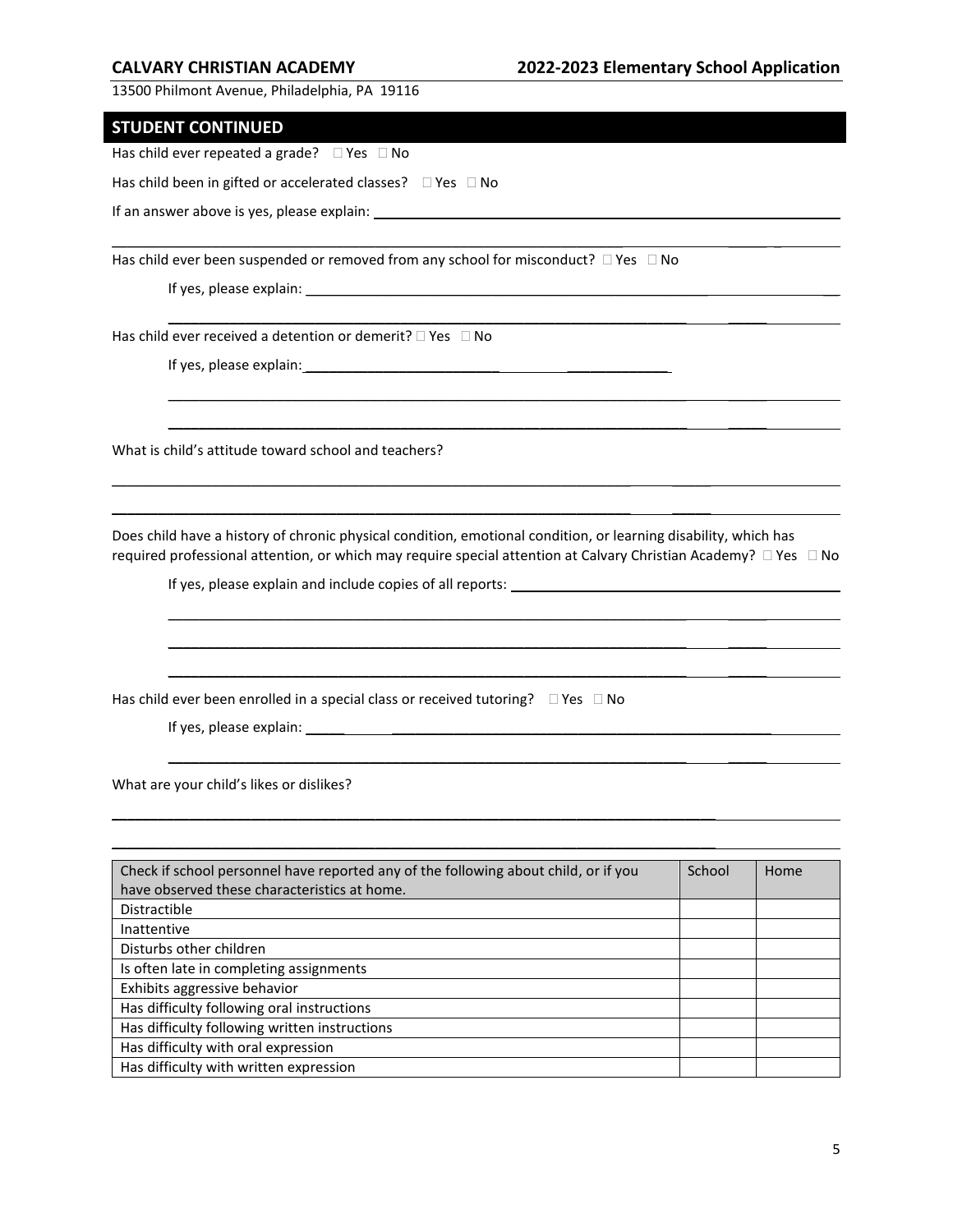# **STUDENT CONTINUED**

| <b>Health Information:</b>                                                                                                                                                                                                                                                                             |  |
|--------------------------------------------------------------------------------------------------------------------------------------------------------------------------------------------------------------------------------------------------------------------------------------------------------|--|
|                                                                                                                                                                                                                                                                                                        |  |
| Does your child have any allergies? $\square$ Yes $\square$ No                                                                                                                                                                                                                                         |  |
| Does child take any behavior modification medications? $\square$ Yes $\square$ No                                                                                                                                                                                                                      |  |
|                                                                                                                                                                                                                                                                                                        |  |
|                                                                                                                                                                                                                                                                                                        |  |
|                                                                                                                                                                                                                                                                                                        |  |
| Does child wear glasses or corrective lenses? $\Box$ Yes $\Box$ No                                                                                                                                                                                                                                     |  |
| Has child had a history of ear infections or hearing difficulty? $\square$ Yes $\square$ No                                                                                                                                                                                                            |  |
|                                                                                                                                                                                                                                                                                                        |  |
|                                                                                                                                                                                                                                                                                                        |  |
| Does your child have any other health concerns? $\Box$ Yes $\Box$ No<br>If yes, please explain: Note and the set of the set of the set of the set of the set of the set of the set of the set of the set of the set of the set of the set of the set of the set of the set of the set of the set of th |  |

 $\mathcal{L}_\mathcal{L} = \mathcal{L}_\mathcal{L} = \mathcal{L}_\mathcal{L} = \mathcal{L}_\mathcal{L} = \mathcal{L}_\mathcal{L} = \mathcal{L}_\mathcal{L} = \mathcal{L}_\mathcal{L} = \mathcal{L}_\mathcal{L} = \mathcal{L}_\mathcal{L} = \mathcal{L}_\mathcal{L} = \mathcal{L}_\mathcal{L} = \mathcal{L}_\mathcal{L} = \mathcal{L}_\mathcal{L} = \mathcal{L}_\mathcal{L} = \mathcal{L}_\mathcal{L} = \mathcal{L}_\mathcal{L} = \mathcal{L}_\mathcal{L}$  $\mathcal{L}_\mathcal{L} = \{ \mathcal{L}_\mathcal{L} = \{ \mathcal{L}_\mathcal{L} = \{ \mathcal{L}_\mathcal{L} = \{ \mathcal{L}_\mathcal{L} = \{ \mathcal{L}_\mathcal{L} = \{ \mathcal{L}_\mathcal{L} = \{ \mathcal{L}_\mathcal{L} = \{ \mathcal{L}_\mathcal{L} = \{ \mathcal{L}_\mathcal{L} = \{ \mathcal{L}_\mathcal{L} = \{ \mathcal{L}_\mathcal{L} = \{ \mathcal{L}_\mathcal{L} = \{ \mathcal{L}_\mathcal{L} = \{ \mathcal{L}_\mathcal{$ 

# **FAMILY**

| Names of all Children | Date of Birth | <b>CCA Grade Applied</b><br>for if Applicable | Date to be Entered |
|-----------------------|---------------|-----------------------------------------------|--------------------|
|                       |               |                                               |                    |
|                       |               |                                               |                    |
|                       |               |                                               |                    |
|                       |               |                                               |                    |
|                       |               |                                               |                    |
|                       |               |                                               |                    |

 $\mathcal{L}_\mathcal{L} = \{ \mathcal{L}_\mathcal{L} = \{ \mathcal{L}_\mathcal{L} = \{ \mathcal{L}_\mathcal{L} = \{ \mathcal{L}_\mathcal{L} = \{ \mathcal{L}_\mathcal{L} = \{ \mathcal{L}_\mathcal{L} = \{ \mathcal{L}_\mathcal{L} = \{ \mathcal{L}_\mathcal{L} = \{ \mathcal{L}_\mathcal{L} = \{ \mathcal{L}_\mathcal{L} = \{ \mathcal{L}_\mathcal{L} = \{ \mathcal{L}_\mathcal{L} = \{ \mathcal{L}_\mathcal{L} = \{ \mathcal{L}_\mathcal{$  $\mathcal{L}_\mathcal{L} = \{ \mathcal{L}_\mathcal{L} = \{ \mathcal{L}_\mathcal{L} = \{ \mathcal{L}_\mathcal{L} = \{ \mathcal{L}_\mathcal{L} = \{ \mathcal{L}_\mathcal{L} = \{ \mathcal{L}_\mathcal{L} = \{ \mathcal{L}_\mathcal{L} = \{ \mathcal{L}_\mathcal{L} = \{ \mathcal{L}_\mathcal{L} = \{ \mathcal{L}_\mathcal{L} = \{ \mathcal{L}_\mathcal{L} = \{ \mathcal{L}_\mathcal{L} = \{ \mathcal{L}_\mathcal{L} = \{ \mathcal{L}_\mathcal{$  $\mathcal{L}_\mathcal{L} = \{ \mathcal{L}_\mathcal{L} = \{ \mathcal{L}_\mathcal{L} = \{ \mathcal{L}_\mathcal{L} = \{ \mathcal{L}_\mathcal{L} = \{ \mathcal{L}_\mathcal{L} = \{ \mathcal{L}_\mathcal{L} = \{ \mathcal{L}_\mathcal{L} = \{ \mathcal{L}_\mathcal{L} = \{ \mathcal{L}_\mathcal{L} = \{ \mathcal{L}_\mathcal{L} = \{ \mathcal{L}_\mathcal{L} = \{ \mathcal{L}_\mathcal{L} = \{ \mathcal{L}_\mathcal{L} = \{ \mathcal{L}_\mathcal{$  $\mathcal{L}_\mathcal{L} = \{ \mathcal{L}_\mathcal{L} = \{ \mathcal{L}_\mathcal{L} = \{ \mathcal{L}_\mathcal{L} = \{ \mathcal{L}_\mathcal{L} = \{ \mathcal{L}_\mathcal{L} = \{ \mathcal{L}_\mathcal{L} = \{ \mathcal{L}_\mathcal{L} = \{ \mathcal{L}_\mathcal{L} = \{ \mathcal{L}_\mathcal{L} = \{ \mathcal{L}_\mathcal{L} = \{ \mathcal{L}_\mathcal{L} = \{ \mathcal{L}_\mathcal{L} = \{ \mathcal{L}_\mathcal{L} = \{ \mathcal{L}_\mathcal{$  $\mathcal{L}_\mathcal{L} = \{ \mathcal{L}_\mathcal{L} = \{ \mathcal{L}_\mathcal{L} = \{ \mathcal{L}_\mathcal{L} = \{ \mathcal{L}_\mathcal{L} = \{ \mathcal{L}_\mathcal{L} = \{ \mathcal{L}_\mathcal{L} = \{ \mathcal{L}_\mathcal{L} = \{ \mathcal{L}_\mathcal{L} = \{ \mathcal{L}_\mathcal{L} = \{ \mathcal{L}_\mathcal{L} = \{ \mathcal{L}_\mathcal{L} = \{ \mathcal{L}_\mathcal{L} = \{ \mathcal{L}_\mathcal{L} = \{ \mathcal{L}_\mathcal{$  $\mathcal{L}_\mathcal{L} = \mathcal{L}_\mathcal{L} = \mathcal{L}_\mathcal{L} = \mathcal{L}_\mathcal{L} = \mathcal{L}_\mathcal{L} = \mathcal{L}_\mathcal{L} = \mathcal{L}_\mathcal{L} = \mathcal{L}_\mathcal{L} = \mathcal{L}_\mathcal{L} = \mathcal{L}_\mathcal{L} = \mathcal{L}_\mathcal{L} = \mathcal{L}_\mathcal{L} = \mathcal{L}_\mathcal{L} = \mathcal{L}_\mathcal{L} = \mathcal{L}_\mathcal{L} = \mathcal{L}_\mathcal{L} = \mathcal{L}_\mathcal{L}$ 

Please use the below space to provide any additional information about your family: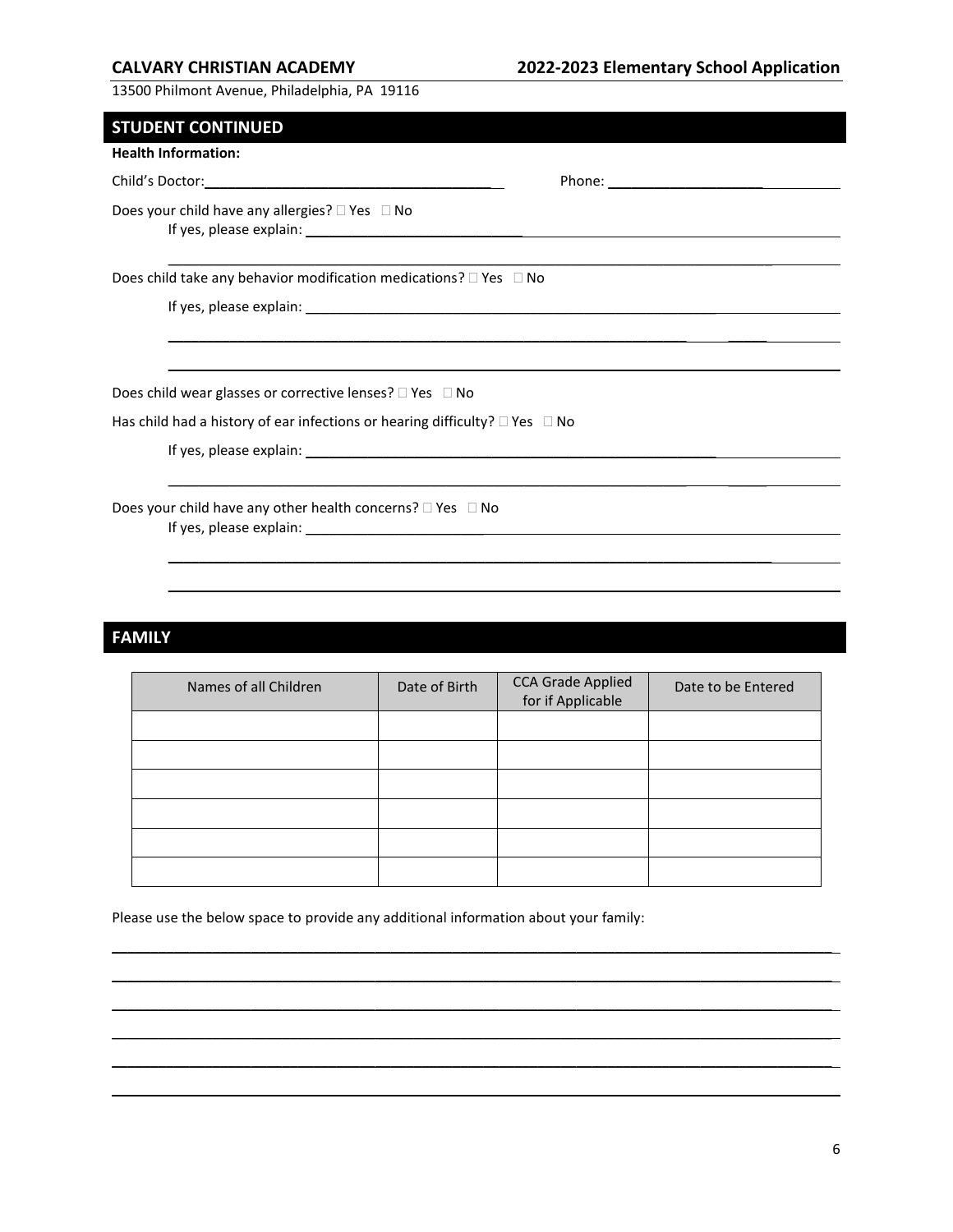| For Students Applying for 3 Year Old, Pre-Kindergarten and Kindergarten                                                                                                                                                        |            |           |  |  |  |
|--------------------------------------------------------------------------------------------------------------------------------------------------------------------------------------------------------------------------------|------------|-----------|--|--|--|
| <b>General Educational Information:</b><br>Is your child currently receiving any help such as speech or language therapy? $\square$ Yes $\square$ No                                                                           |            |           |  |  |  |
|                                                                                                                                                                                                                                |            |           |  |  |  |
|                                                                                                                                                                                                                                |            |           |  |  |  |
| Has your child had any discipline problems at home or Sunday School?                                                                                                                                                           | $\Box$ Yes | $\Box$ No |  |  |  |
| If yes, please describe: and the state of the state of the state of the state of the state of the state of the state of the state of the state of the state of the state of the state of the state of the state of the state o |            |           |  |  |  |
|                                                                                                                                                                                                                                |            |           |  |  |  |
| How would you best describe your child's maturity level?                                                                                                                                                                       |            |           |  |  |  |

\_\_\_\_\_\_\_\_\_\_\_\_\_\_\_\_\_\_\_\_\_\_\_\_\_\_\_\_\_\_\_\_\_\_\_\_\_\_\_\_\_\_\_\_\_\_\_\_\_\_\_\_\_\_\_\_\_\_\_\_\_\_\_\_\_\_\_\_\_\_\_\_\_\_\_\_\_\_\_\_\_\_\_\_\_\_\_\_\_\_\_\_\_  $\mathcal{L}_\mathcal{L} = \mathcal{L}_\mathcal{L} = \mathcal{L}_\mathcal{L} = \mathcal{L}_\mathcal{L} = \mathcal{L}_\mathcal{L} = \mathcal{L}_\mathcal{L} = \mathcal{L}_\mathcal{L} = \mathcal{L}_\mathcal{L} = \mathcal{L}_\mathcal{L} = \mathcal{L}_\mathcal{L} = \mathcal{L}_\mathcal{L} = \mathcal{L}_\mathcal{L} = \mathcal{L}_\mathcal{L} = \mathcal{L}_\mathcal{L} = \mathcal{L}_\mathcal{L} = \mathcal{L}_\mathcal{L} = \mathcal{L}_\mathcal{L}$ 

Please indicate your preferences:

|                      | Time          | 3 Year Old | Pre-Kindergarten | Kindergarten |
|----------------------|---------------|------------|------------------|--------------|
| 5 Day Full           | 8:45AM-2:45PM |            |                  |              |
| 5 Day Half           | 8:45AM-12:00N |            |                  |              |
| 3 Day Full (M, W, F) | 8:45AM-2:45PM |            | N/A              | N/A          |
| 3 Day Half (M, W, F) | 8:45AM-12:00N |            | N/A              | N/A          |
| Before School Care   | 7:00AM-8:30AM |            |                  |              |
| After School Care    | 2:45PM-6:00PM |            |                  |              |

All Students must be completely potty-trained **before the start of the school year.**

# **For Students Applying for 5 th and 6th Grade Only**

Students, using your best handwriting, please describe your personal relationship with Jesus Christ:

 $\mathcal{L}_\mathcal{L} = \{ \mathcal{L}_\mathcal{L} = \{ \mathcal{L}_\mathcal{L} = \{ \mathcal{L}_\mathcal{L} = \{ \mathcal{L}_\mathcal{L} = \{ \mathcal{L}_\mathcal{L} = \{ \mathcal{L}_\mathcal{L} = \{ \mathcal{L}_\mathcal{L} = \{ \mathcal{L}_\mathcal{L} = \{ \mathcal{L}_\mathcal{L} = \{ \mathcal{L}_\mathcal{L} = \{ \mathcal{L}_\mathcal{L} = \{ \mathcal{L}_\mathcal{L} = \{ \mathcal{L}_\mathcal{L} = \{ \mathcal{L}_\mathcal{$  $\mathcal{L}_\mathcal{L} = \{ \mathcal{L}_\mathcal{L} = \{ \mathcal{L}_\mathcal{L} = \{ \mathcal{L}_\mathcal{L} = \{ \mathcal{L}_\mathcal{L} = \{ \mathcal{L}_\mathcal{L} = \{ \mathcal{L}_\mathcal{L} = \{ \mathcal{L}_\mathcal{L} = \{ \mathcal{L}_\mathcal{L} = \{ \mathcal{L}_\mathcal{L} = \{ \mathcal{L}_\mathcal{L} = \{ \mathcal{L}_\mathcal{L} = \{ \mathcal{L}_\mathcal{L} = \{ \mathcal{L}_\mathcal{L} = \{ \mathcal{L}_\mathcal{$ \_\_\_\_\_\_\_\_\_\_\_\_\_\_\_\_\_\_\_\_\_\_\_\_\_\_\_\_\_\_\_\_\_\_\_\_\_\_\_\_\_\_\_\_\_\_\_\_\_\_\_\_\_\_\_\_\_\_\_\_\_\_\_\_\_\_\_\_\_\_\_\_\_\_\_\_\_\_ \_\_\_\_\_\_\_\_\_\_\_\_\_\_\_\_\_\_\_\_\_\_\_\_\_\_\_\_\_\_\_\_\_\_\_\_\_\_\_\_\_\_\_\_\_\_\_\_\_\_\_\_\_\_\_\_\_\_\_\_\_\_\_\_\_\_\_\_\_\_\_\_\_\_\_\_\_\_ \_\_\_\_\_\_\_\_\_\_\_\_\_\_\_\_\_\_\_\_\_\_\_\_\_\_\_\_\_\_\_\_\_\_\_\_\_\_\_\_\_\_\_\_\_\_\_\_\_\_\_\_\_\_\_\_\_\_\_\_\_\_\_\_\_\_\_\_\_\_\_\_\_\_\_\_\_\_  $\mathcal{L}_\mathcal{L} = \{ \mathcal{L}_\mathcal{L} = \{ \mathcal{L}_\mathcal{L} = \{ \mathcal{L}_\mathcal{L} = \{ \mathcal{L}_\mathcal{L} = \{ \mathcal{L}_\mathcal{L} = \{ \mathcal{L}_\mathcal{L} = \{ \mathcal{L}_\mathcal{L} = \{ \mathcal{L}_\mathcal{L} = \{ \mathcal{L}_\mathcal{L} = \{ \mathcal{L}_\mathcal{L} = \{ \mathcal{L}_\mathcal{L} = \{ \mathcal{L}_\mathcal{L} = \{ \mathcal{L}_\mathcal{L} = \{ \mathcal{L}_\mathcal{$  $\mathcal{L}_\mathcal{L} = \{ \mathcal{L}_\mathcal{L} = \{ \mathcal{L}_\mathcal{L} = \{ \mathcal{L}_\mathcal{L} = \{ \mathcal{L}_\mathcal{L} = \{ \mathcal{L}_\mathcal{L} = \{ \mathcal{L}_\mathcal{L} = \{ \mathcal{L}_\mathcal{L} = \{ \mathcal{L}_\mathcal{L} = \{ \mathcal{L}_\mathcal{L} = \{ \mathcal{L}_\mathcal{L} = \{ \mathcal{L}_\mathcal{L} = \{ \mathcal{L}_\mathcal{L} = \{ \mathcal{L}_\mathcal{L} = \{ \mathcal{L}_\mathcal{$  $\mathcal{L}_\mathcal{L} = \mathcal{L}_\mathcal{L} = \mathcal{L}_\mathcal{L} = \mathcal{L}_\mathcal{L} = \mathcal{L}_\mathcal{L} = \mathcal{L}_\mathcal{L} = \mathcal{L}_\mathcal{L} = \mathcal{L}_\mathcal{L} = \mathcal{L}_\mathcal{L} = \mathcal{L}_\mathcal{L} = \mathcal{L}_\mathcal{L} = \mathcal{L}_\mathcal{L} = \mathcal{L}_\mathcal{L} = \mathcal{L}_\mathcal{L} = \mathcal{L}_\mathcal{L} = \mathcal{L}_\mathcal{L} = \mathcal{L}_\mathcal{L}$  $\mathcal{L}_\mathcal{L} = \mathcal{L}_\mathcal{L} = \mathcal{L}_\mathcal{L} = \mathcal{L}_\mathcal{L} = \mathcal{L}_\mathcal{L} = \mathcal{L}_\mathcal{L} = \mathcal{L}_\mathcal{L} = \mathcal{L}_\mathcal{L} = \mathcal{L}_\mathcal{L} = \mathcal{L}_\mathcal{L} = \mathcal{L}_\mathcal{L} = \mathcal{L}_\mathcal{L} = \mathcal{L}_\mathcal{L} = \mathcal{L}_\mathcal{L} = \mathcal{L}_\mathcal{L} = \mathcal{L}_\mathcal{L} = \mathcal{L}_\mathcal{L}$  $\mathcal{L}_\mathcal{L} = \mathcal{L}_\mathcal{L} = \mathcal{L}_\mathcal{L} = \mathcal{L}_\mathcal{L} = \mathcal{L}_\mathcal{L} = \mathcal{L}_\mathcal{L} = \mathcal{L}_\mathcal{L} = \mathcal{L}_\mathcal{L} = \mathcal{L}_\mathcal{L} = \mathcal{L}_\mathcal{L} = \mathcal{L}_\mathcal{L} = \mathcal{L}_\mathcal{L} = \mathcal{L}_\mathcal{L} = \mathcal{L}_\mathcal{L} = \mathcal{L}_\mathcal{L} = \mathcal{L}_\mathcal{L} = \mathcal{L}_\mathcal{L}$  $\mathcal{L}_\mathcal{L} = \mathcal{L}_\mathcal{L} = \mathcal{L}_\mathcal{L} = \mathcal{L}_\mathcal{L} = \mathcal{L}_\mathcal{L} = \mathcal{L}_\mathcal{L} = \mathcal{L}_\mathcal{L} = \mathcal{L}_\mathcal{L} = \mathcal{L}_\mathcal{L} = \mathcal{L}_\mathcal{L} = \mathcal{L}_\mathcal{L} = \mathcal{L}_\mathcal{L} = \mathcal{L}_\mathcal{L} = \mathcal{L}_\mathcal{L} = \mathcal{L}_\mathcal{L} = \mathcal{L}_\mathcal{L} = \mathcal{L}_\mathcal{L}$  $\mathcal{L}_\mathcal{L} = \mathcal{L}_\mathcal{L} = \mathcal{L}_\mathcal{L} = \mathcal{L}_\mathcal{L} = \mathcal{L}_\mathcal{L} = \mathcal{L}_\mathcal{L} = \mathcal{L}_\mathcal{L} = \mathcal{L}_\mathcal{L} = \mathcal{L}_\mathcal{L} = \mathcal{L}_\mathcal{L} = \mathcal{L}_\mathcal{L} = \mathcal{L}_\mathcal{L} = \mathcal{L}_\mathcal{L} = \mathcal{L}_\mathcal{L} = \mathcal{L}_\mathcal{L} = \mathcal{L}_\mathcal{L} = \mathcal{L}_\mathcal{L}$  $\mathcal{L}_\mathcal{L} = \{ \mathcal{L}_\mathcal{L} = \{ \mathcal{L}_\mathcal{L} = \{ \mathcal{L}_\mathcal{L} = \{ \mathcal{L}_\mathcal{L} = \{ \mathcal{L}_\mathcal{L} = \{ \mathcal{L}_\mathcal{L} = \{ \mathcal{L}_\mathcal{L} = \{ \mathcal{L}_\mathcal{L} = \{ \mathcal{L}_\mathcal{L} = \{ \mathcal{L}_\mathcal{L} = \{ \mathcal{L}_\mathcal{L} = \{ \mathcal{L}_\mathcal{L} = \{ \mathcal{L}_\mathcal{L} = \{ \mathcal{L}_\mathcal{$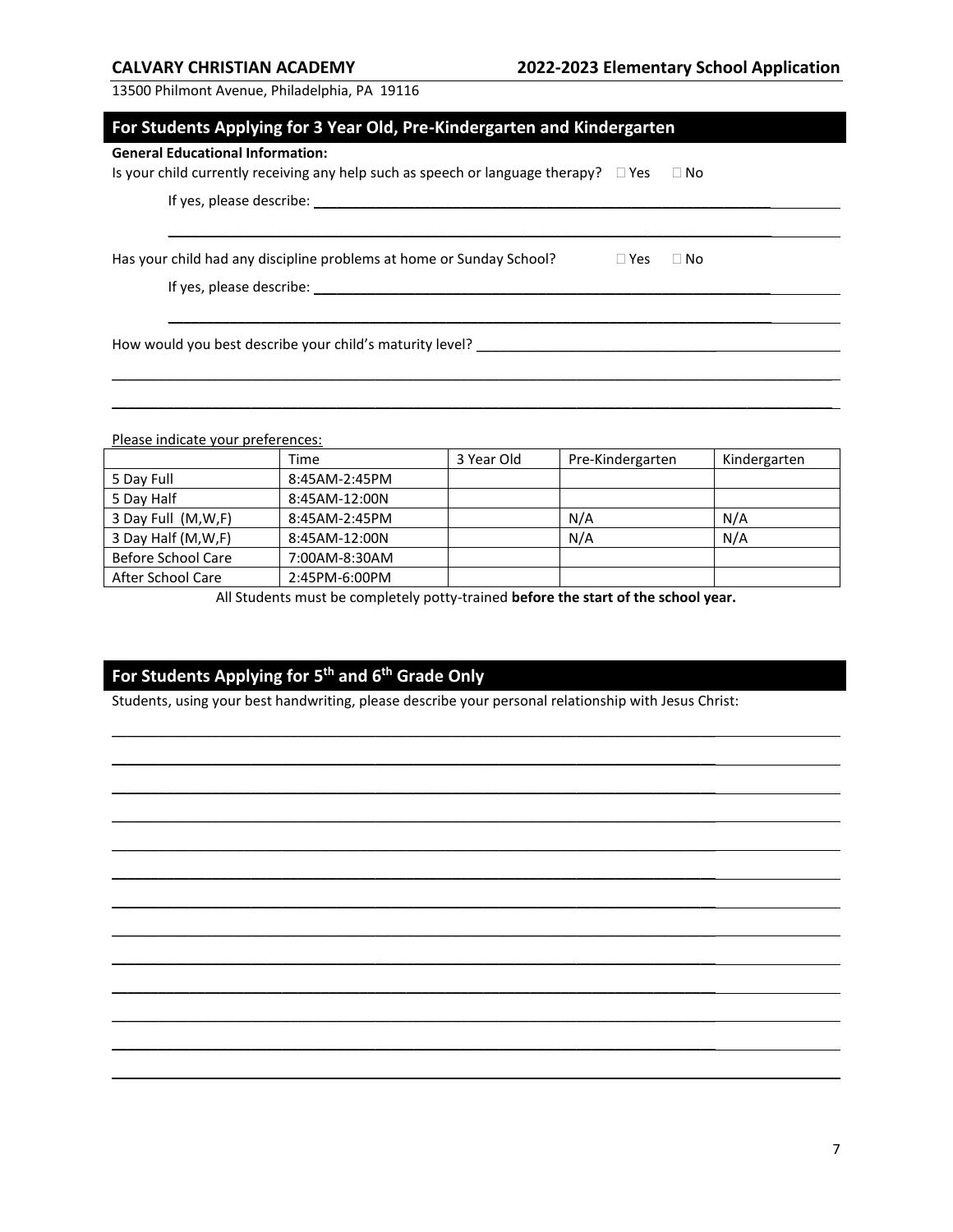# **TRANSPORTATION**

|              |                                      |  | What mode of transportation will your child/children be taking to and from school?                                                                                                                                                                                                                                 |  |  |  |
|--------------|--------------------------------------|--|--------------------------------------------------------------------------------------------------------------------------------------------------------------------------------------------------------------------------------------------------------------------------------------------------------------------|--|--|--|
| To school:   |                                      |  | $\Box$ Bus $\Box$ Carpool $\Box$ Student Driver $\Box$ SEPTA                                                                                                                                                                                                                                                       |  |  |  |
| From school: |                                      |  | $\Box$ Bus $\Box$ Carpool $\Box$ Student Driver $\Box$ SEPTA                                                                                                                                                                                                                                                       |  |  |  |
|              | What School District do you live in? |  |                                                                                                                                                                                                                                                                                                                    |  |  |  |
|              |                                      |  | Philadelphia Residents – Yellow bus provided for students $1st$ grade thru 8 <sup>th</sup> grade.<br>SEPTA – High School students $9^{th}$ – 12 <sup>th</sup> living more than 1.5 miles from CCA are eligible for<br>a free SEPTA transpass. Please indicate if you are interested in having your child receive a |  |  |  |

**Upon student acceptance, this information will be used to request transportation for your child.**

# **FINANCIAL INFORMATION**

Are you financially able to meet the monthly tuition requirements?  $\Box$  Yes  $\Box$  No

free transpass. \_\_\_\_\_\_\_\_\_\_\_\_\_\_\_

Any financial obligations to other schools must be taken care of prior to acceptance, if applicable, in order for CCA to obtain all necessary educational and medical records.

| Comments:          |                                                                      |                      |  |
|--------------------|----------------------------------------------------------------------|----------------------|--|
|                    | Do you owe tuition, fees, etc to your current or previous school(s)? | $\Box$ Yes $\Box$ No |  |
|                    | Which party is responsible to pay the tuition and fees?              |                      |  |
| $\Box$ Father      | $\Box$ Mother                                                        | $\Box$ Step-Father   |  |
| $\Box$ Step-Mother | $\Box$ Grandfather                                                   | $\Box$ Grandmother   |  |
| $\Box$ Guardian    | $\Box$ Other                                                         |                      |  |

# **CALVARY CHAPEL RATE**

In order to qualify for the "Calvary Family" Rate:

- You must *regularly attend* and *support* Calvary Chapel of Philadelphia for a *minimum of one year*
- Your child must *regularly attend* Sunday school for a *minimum of one year*
- Your support/donation to Calvary Chapel must be given in a way that is *recordable*

| <b>FOR OFFICE USE ONLY</b>       |                     |
|----------------------------------|---------------------|
| PowerSchool #:                   | Financial Account # |
| Date Received:                   | NC.                 |
| Application Fee: Check #<br>Cash |                     |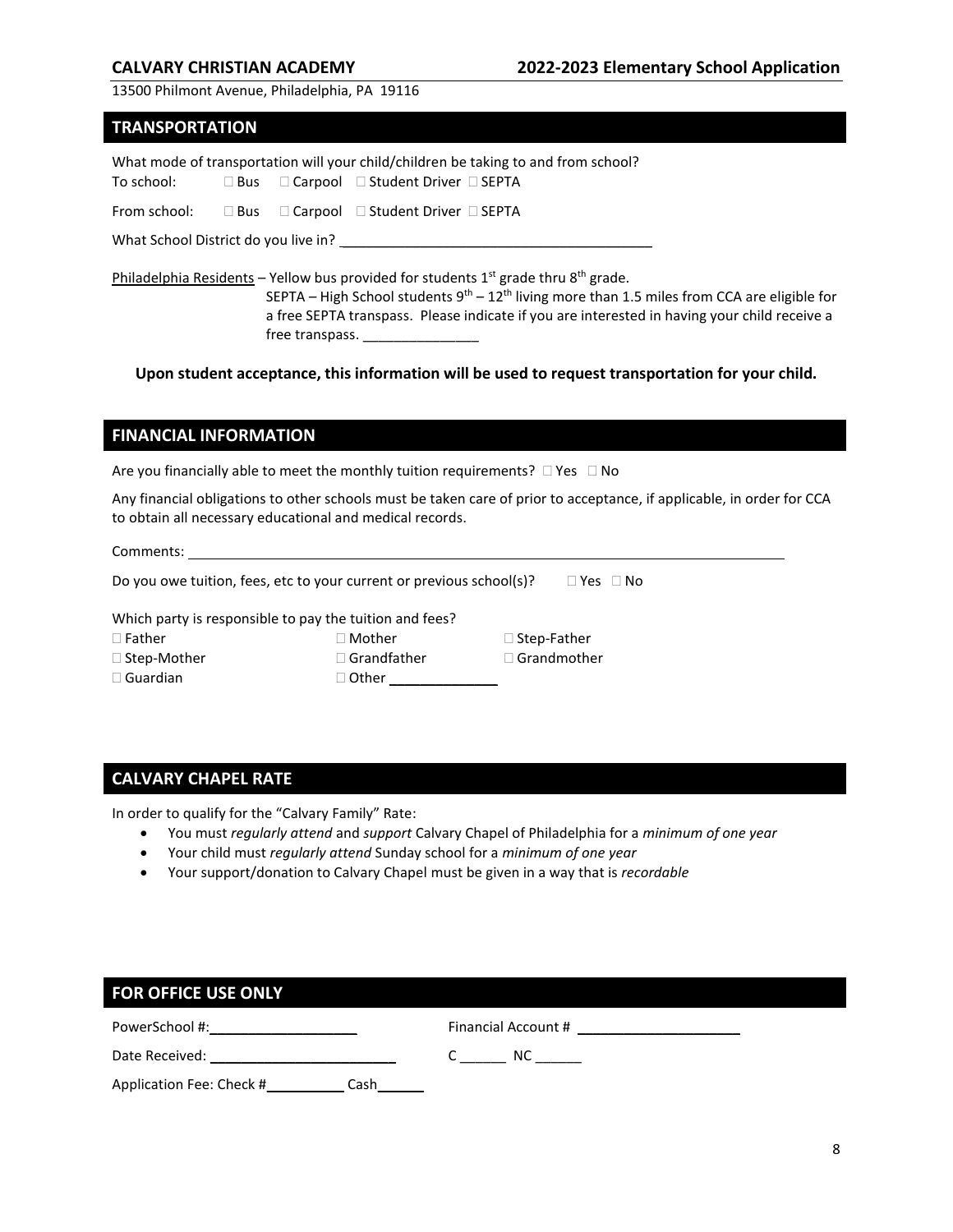# **CHURCH AFFILIATION FORM**

| If you do not currently attend Calvary Chapel of Philadelphia, please have a pastor, elder, or someone in<br>authority at the church you attend, fill out the form below and return it to: |               |  |
|--------------------------------------------------------------------------------------------------------------------------------------------------------------------------------------------|---------------|--|
| <b>Calvary Christian Academy</b><br><b>Mary Robbins, Admissions Coordinator</b><br>13500 Philmont Avenue<br>Philadelphia, PA 19116<br>Fax - 215-969-9732<br>Email - mrobbins@ccphilly.org  |               |  |
|                                                                                                                                                                                            | Grade: $\_\_$ |  |
|                                                                                                                                                                                            |               |  |
|                                                                                                                                                                                            |               |  |
| Name and Address of Church:                                                                                                                                                                |               |  |
|                                                                                                                                                                                            |               |  |
| Is this family in regular attendance at your church and in good standing with your fellowship?                                                                                             |               |  |
| Please briefly describe your impressions of this family.                                                                                                                                   |               |  |
|                                                                                                                                                                                            |               |  |
|                                                                                                                                                                                            |               |  |
|                                                                                                                                                                                            |               |  |
|                                                                                                                                                                                            |               |  |
|                                                                                                                                                                                            |               |  |
|                                                                                                                                                                                            |               |  |
|                                                                                                                                                                                            |               |  |
|                                                                                                                                                                                            |               |  |
| To the nerson filling out this form: Please print your name and phone number where you may be reached                                                                                      |               |  |

To the person filling out this form: Please print your name and phone number where you may be reached in case of any questions. This information will be kept confidential and will not be shown to the family. Thank you for your help.

\_\_\_\_\_\_\_\_\_\_\_\_\_\_\_\_\_\_ \_\_\_\_\_\_\_ \_\_\_\_\_\_\_\_\_\_\_\_\_\_\_

\_\_\_\_\_\_\_\_\_\_\_\_\_\_\_\_\_\_\_\_\_\_ \_\_\_\_ \_\_\_\_\_\_\_\_\_\_\_\_\_\_\_\_\_\_\_\_

Name **Name Name Name Name Name Name Name Name Name Name Name Name Name Name N** 

Phone Number Date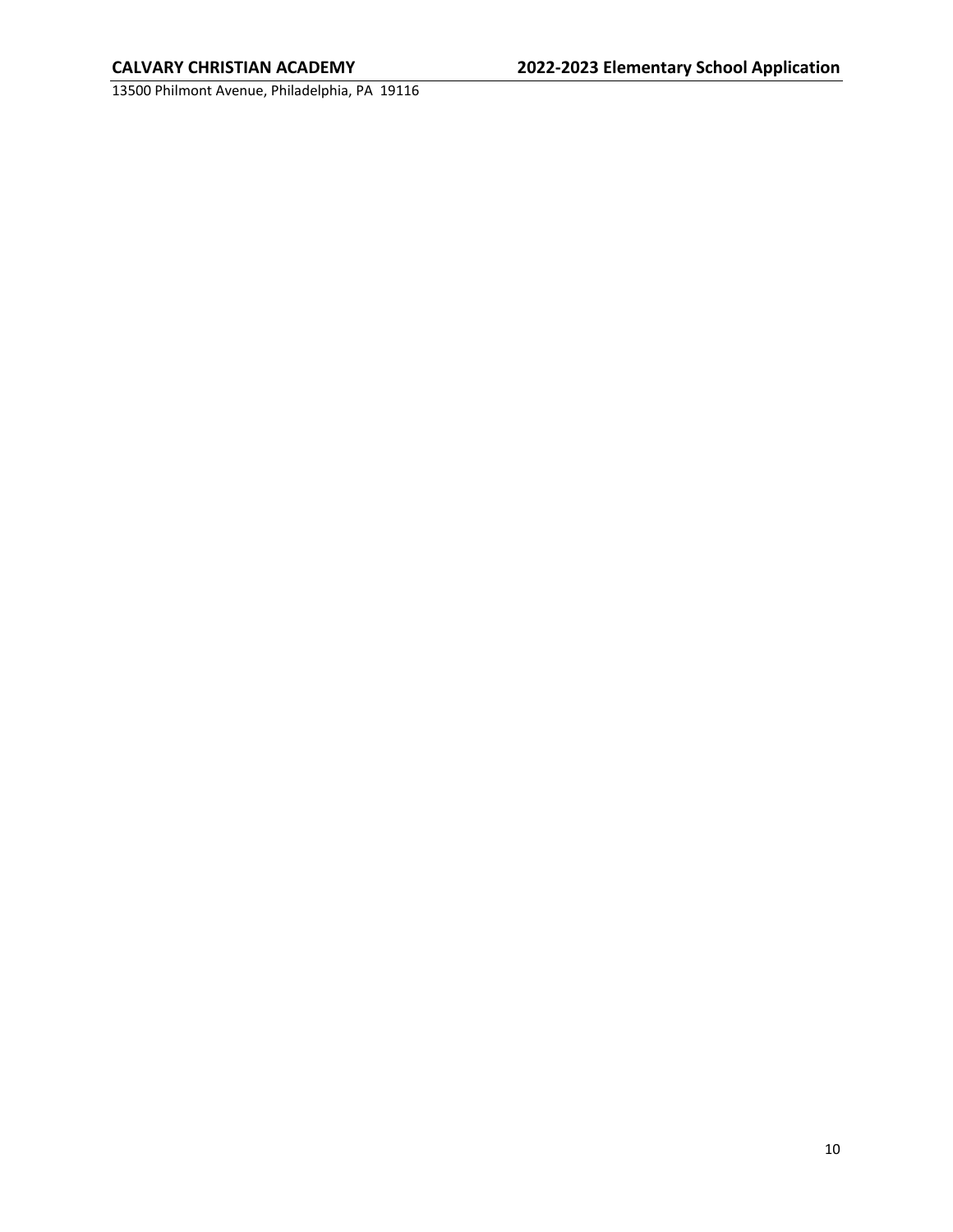# **DISCIPLINE REPORT for 5th and 6th Grade Students**

Dear Parents:

Please have an Administrator (Principal or Vice Principal) at your child's **current elementary school** complete this report and forward it to CCA with the student application.

\*Discipline report is required for students applying for 5th and 6th grades.

|  |  | <b>Student Name:</b> |  |  |
|--|--|----------------------|--|--|
|  |  |                      |  |  |

| <b>Current School:</b>             |                                                       |                                                                                                                                                                                                                               |                                                                                                                                                                                                                                     | <b>Current Grade: Current Canadian Constant Constant Canadian Constant Constant Constant Constant Constant Constant Constant Constant Constant Constant Constant Constant Constant Constant Constant Constant Constant Constan</b> |  |  |  |
|------------------------------------|-------------------------------------------------------|-------------------------------------------------------------------------------------------------------------------------------------------------------------------------------------------------------------------------------|-------------------------------------------------------------------------------------------------------------------------------------------------------------------------------------------------------------------------------------|------------------------------------------------------------------------------------------------------------------------------------------------------------------------------------------------------------------------------------|--|--|--|
| $\Box$                             |                                                       | This student has no disciplinary issues.                                                                                                                                                                                      |                                                                                                                                                                                                                                     |                                                                                                                                                                                                                                    |  |  |  |
| $\Box$                             |                                                       | This student has had the following disciplinary issues:                                                                                                                                                                       |                                                                                                                                                                                                                                     |                                                                                                                                                                                                                                    |  |  |  |
|                                    | <b>Excessive Tardiness</b><br>$\circ$                 |                                                                                                                                                                                                                               | $\circlearrowright$                                                                                                                                                                                                                 | Fighting                                                                                                                                                                                                                           |  |  |  |
|                                    | $\circ$                                               | <b>Excessive Absences</b>                                                                                                                                                                                                     | $\circ$                                                                                                                                                                                                                             | Destructive to School Property                                                                                                                                                                                                     |  |  |  |
|                                    | $\circ$                                               | Late of Class                                                                                                                                                                                                                 | $\circ$                                                                                                                                                                                                                             | Improper Computer Usage                                                                                                                                                                                                            |  |  |  |
|                                    | $\circ$                                               | <b>Excessive Talking / Loudness</b><br>Disruptive Behavior<br>Failure to Observe School Rules<br>Rude / Discourteous Behavior<br><b>Dress Code Violation</b><br><b>Bullying</b><br>Disrespectful to Administration / Teachers | $\circlearrowright$<br>$\circ$<br>$\circ$<br>$\circlearrowright$<br>$\circ$<br>$\circ$<br>$\circ$                                                                                                                                   | Improper Internet Usage                                                                                                                                                                                                            |  |  |  |
|                                    | $\circ$<br>$\circ$<br>$\circ$<br>$\circ$              |                                                                                                                                                                                                                               |                                                                                                                                                                                                                                     | Theft                                                                                                                                                                                                                              |  |  |  |
|                                    |                                                       |                                                                                                                                                                                                                               |                                                                                                                                                                                                                                     | Cheating                                                                                                                                                                                                                           |  |  |  |
|                                    |                                                       |                                                                                                                                                                                                                               |                                                                                                                                                                                                                                     | Plagiarism                                                                                                                                                                                                                         |  |  |  |
|                                    |                                                       |                                                                                                                                                                                                                               |                                                                                                                                                                                                                                     | Use of Drugs / Alcohol                                                                                                                                                                                                             |  |  |  |
|                                    | $\circ$                                               |                                                                                                                                                                                                                               |                                                                                                                                                                                                                                     | Firearm Violation                                                                                                                                                                                                                  |  |  |  |
|                                    | $\circ$                                               |                                                                                                                                                                                                                               |                                                                                                                                                                                                                                     | Inappropriate Use of Technology                                                                                                                                                                                                    |  |  |  |
|                                    | $\circ$                                               |                                                                                                                                                                                                                               |                                                                                                                                                                                                                                     |                                                                                                                                                                                                                                    |  |  |  |
|                                    | $\circ$                                               |                                                                                                                                                                                                                               |                                                                                                                                                                                                                                     |                                                                                                                                                                                                                                    |  |  |  |
| □                                  |                                                       | The following action(s) have been taken:<br>Conference Held: with Student / Parents                                                                                                                                           |                                                                                                                                                                                                                                     |                                                                                                                                                                                                                                    |  |  |  |
|                                    | Detention<br>$\Box$<br>$\Box$<br>In School Suspension |                                                                                                                                                                                                                               | Date: <u>Date: Explorer</u> Partnership and the second partnership and the second partnership and the second partnership and the second partnership and the second partnership and the second partnership and the second partnershi |                                                                                                                                                                                                                                    |  |  |  |
|                                    |                                                       |                                                                                                                                                                                                                               |                                                                                                                                                                                                                                     |                                                                                                                                                                                                                                    |  |  |  |
|                                    |                                                       |                                                                                                                                                                                                                               |                                                                                                                                                                                                                                     |                                                                                                                                                                                                                                    |  |  |  |
| Out of School Suspension<br>$\Box$ |                                                       |                                                                                                                                                                                                                               |                                                                                                                                                                                                                                     |                                                                                                                                                                                                                                    |  |  |  |
| Asked to Withdraw<br><b>□</b>      |                                                       |                                                                                                                                                                                                                               |                                                                                                                                                                                                                                     |                                                                                                                                                                                                                                    |  |  |  |
|                                    |                                                       |                                                                                                                                                                                                                               |                                                                                                                                                                                                                                     |                                                                                                                                                                                                                                    |  |  |  |
|                                    |                                                       |                                                                                                                                                                                                                               |                                                                                                                                                                                                                                     |                                                                                                                                                                                                                                    |  |  |  |
|                                    |                                                       |                                                                                                                                                                                                                               |                                                                                                                                                                                                                                     |                                                                                                                                                                                                                                    |  |  |  |
|                                    |                                                       |                                                                                                                                                                                                                               |                                                                                                                                                                                                                                     | Date: the contract of the contract of the contract of the contract of the contract of the contract of the contract of the contract of the contract of the contract of the contract of the contract of the contract of the cont     |  |  |  |
| Thank you,                         |                                                       |                                                                                                                                                                                                                               |                                                                                                                                                                                                                                     |                                                                                                                                                                                                                                    |  |  |  |

Calvary Christian Academy Elementary School Administration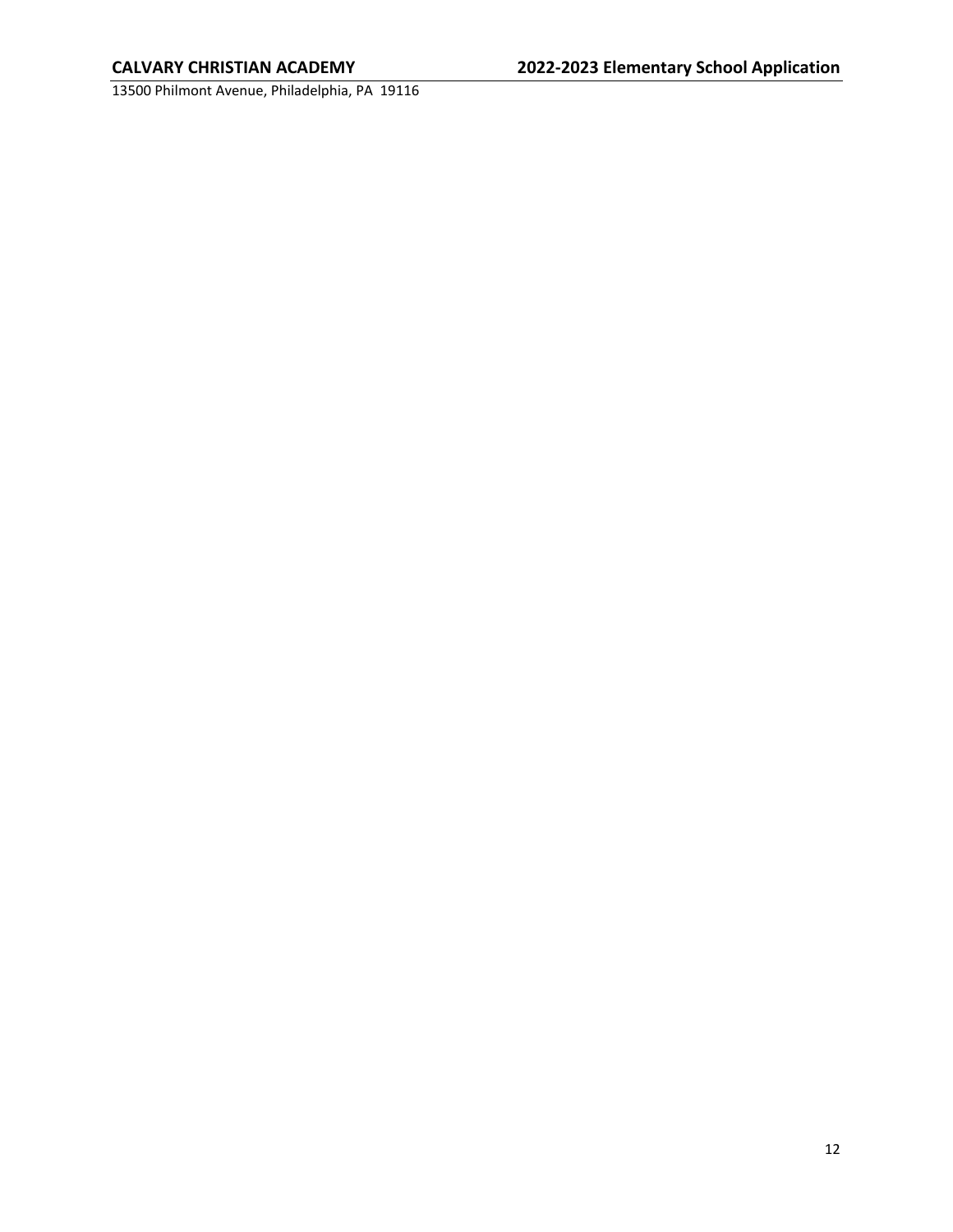# **IMMUNIZATION REQUIREMENTS**

The Pennsylvania Department of Health revised the immunization requirements for students effective August 2017. This revision replaced the 8- month provisional period for immunizations with the new requirement of a 5-day provisional period.

All students must have all immunizations completed within the first 5 days of school.

If the student is in the middle of a series and it is too soon for the next dose, the parent must provide the school nurse with a plan for immunizations (signed by a health care provider) within the first 5 days of school. If the student has incomplete immunizations and no medical plan, the student will be excluded from school.

These requirements allow for the following exemptions: medical reasons; religious beliefs; or philosophical/strong moral or ethical conviction. A signed, dated exemption must be on file in the nurse's office. If your child is exempt from immunizations, he or she may be removed from school during an outbreak.

| Children in ALL grades (K-12) need the following                | 7 <sup>th</sup> thru 12 <sup>th</sup> grade- additional immunization |
|-----------------------------------------------------------------|----------------------------------------------------------------------|
| immunizations for attendance:                                   | requirements for attendance:                                         |
| -4 doses of tetanus, diphtheria & acellular pertussis           | - 2 doses meningococcal conjugate vaccine (MCV4)                     |
| (one dose on or after 4 <sup>th</sup> birthday)                 | - first dose prior to entry into 7 <sup>th</sup> grade               |
| (DTaP, DTP)                                                     | - a second dose is required at age 16 or prior to entry              |
| - 4 doses of polio ( $4th$ dose on or after $4th$ birthday & at | into $12th$ grade                                                    |
| least 6 months after previous dose given (IPV)                  | - if the student received the first dose after age 16,               |
| - 2 doses of measles, mump & rubella (MMR)                      | only one dose is required                                            |
| -3 doses of hepatitis B (Hep B)                                 | -1 dose of tetanus, diphtheria & acellular pertussis                 |
| -2 doses of varicella (chickenpox) or evidence of               | (Tdap)                                                               |
| immunity (history of chickenpox or antibody titer)              |                                                                      |
|                                                                 | * bold text indicates a change from previous years                   |

**The vaccines required for entrance, 7th grade, & 12th grade continue to be required in each succeeding school year.**